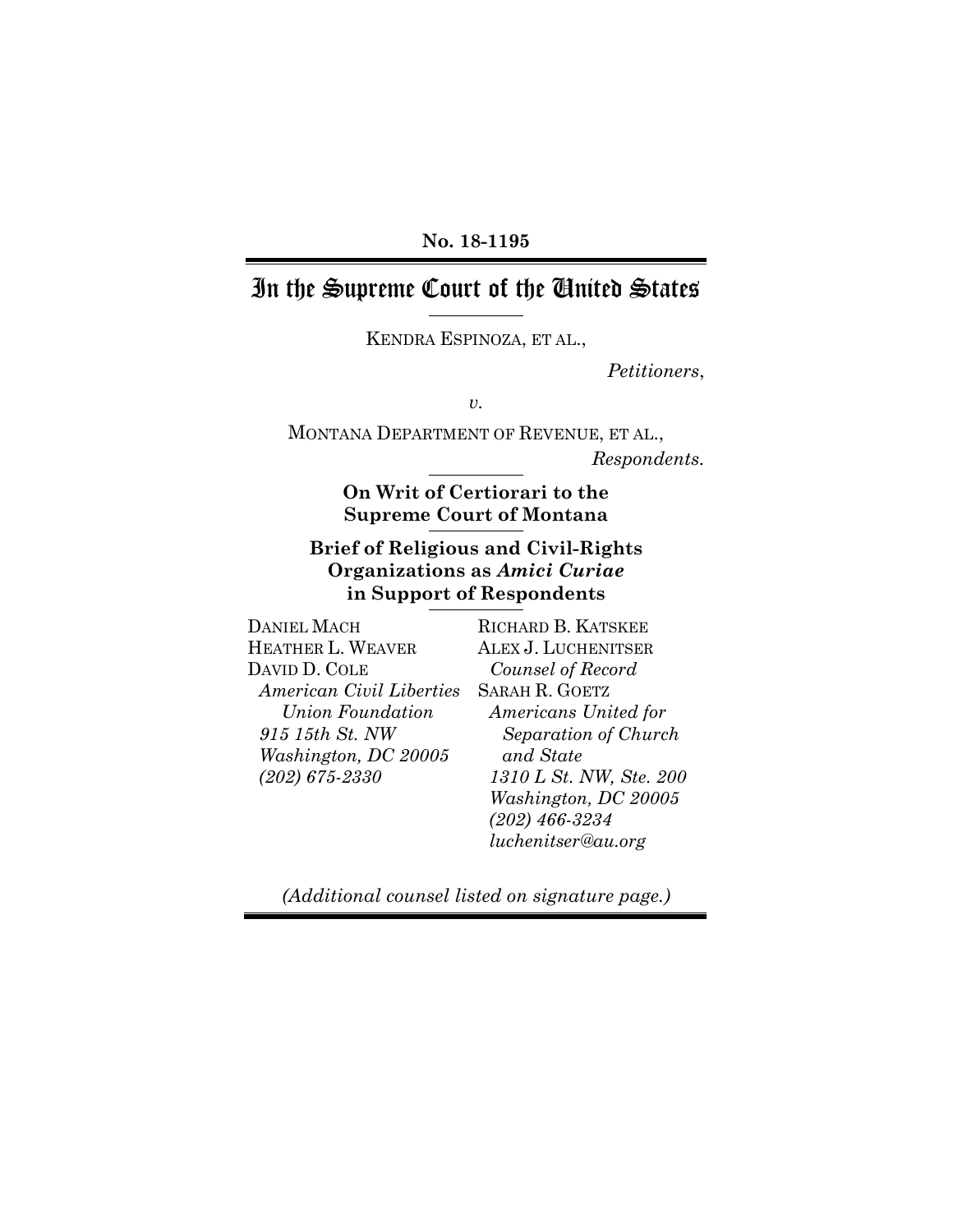# **TABLE OF CONTENTS**

| Page                                                                                                                                |  |  |
|-------------------------------------------------------------------------------------------------------------------------------------|--|--|
|                                                                                                                                     |  |  |
| INTERESTS OF THE AMICI CURIAE 1                                                                                                     |  |  |
| <b>INTRODUCTION AND SUMMARY OF</b>                                                                                                  |  |  |
|                                                                                                                                     |  |  |
|                                                                                                                                     |  |  |
| I. Montana may vindicate its traditional<br>antiestablishment interests by declining to<br>fund religious education through tuition |  |  |
| A. Trinity Lutheran did not supersede<br>Locke's holding that states may decline                                                    |  |  |
| B. Preventing public financing of religious<br>education is at the core of traditional                                              |  |  |
| C. Affirming the ruling below would not<br>endanger property-tax exemptions or<br>charitable deductions for religious               |  |  |
| II. A rule requiring government to fund<br>religious education would upend long-                                                    |  |  |
|                                                                                                                                     |  |  |

i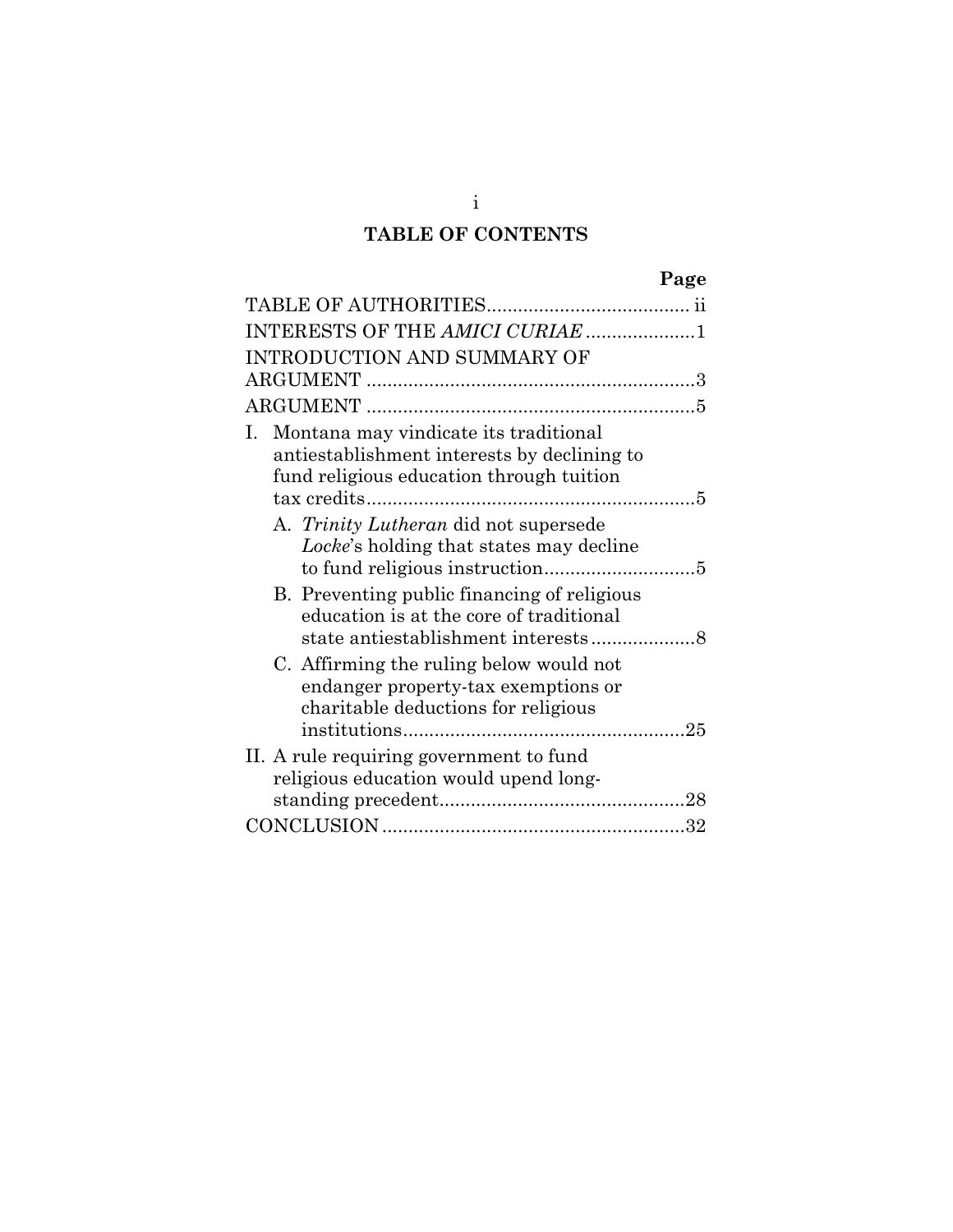# **TABLE OF AUTHORITIES**

**Page(s)** 

| <b>CASES</b>                             |
|------------------------------------------|
| Agency for Int'l Dev. v. Alliance for    |
| Open Soc'y Int'l, Inc.,                  |
|                                          |
| Bob Jones Univ. v. United States,        |
|                                          |
| Brusca v. State Bd. of Educ.,            |
|                                          |
| Chittenden Town Sch. Dist. v. Department |
| of Educ.,                                |
|                                          |
| Cutter v. Wilkinson,                     |
|                                          |
| Findley v. City of Conneaut,             |
|                                          |
| Flast v. Cohen,                          |
|                                          |
| <i>Harris v. McRae,</i>                  |
|                                          |
| Knowlton v. Baumhover,                   |
| 166 N.W. 202 (Iowa 1918) 17-18           |
| Lemon v. Kurtzman,                       |
|                                          |
| Locke v. Davey,                          |
|                                          |
| Lyng v. Northwest Indian Cemetery        |
| Protective Ass'n,                        |
|                                          |
| Maher v. Roe,                            |
|                                          |

ii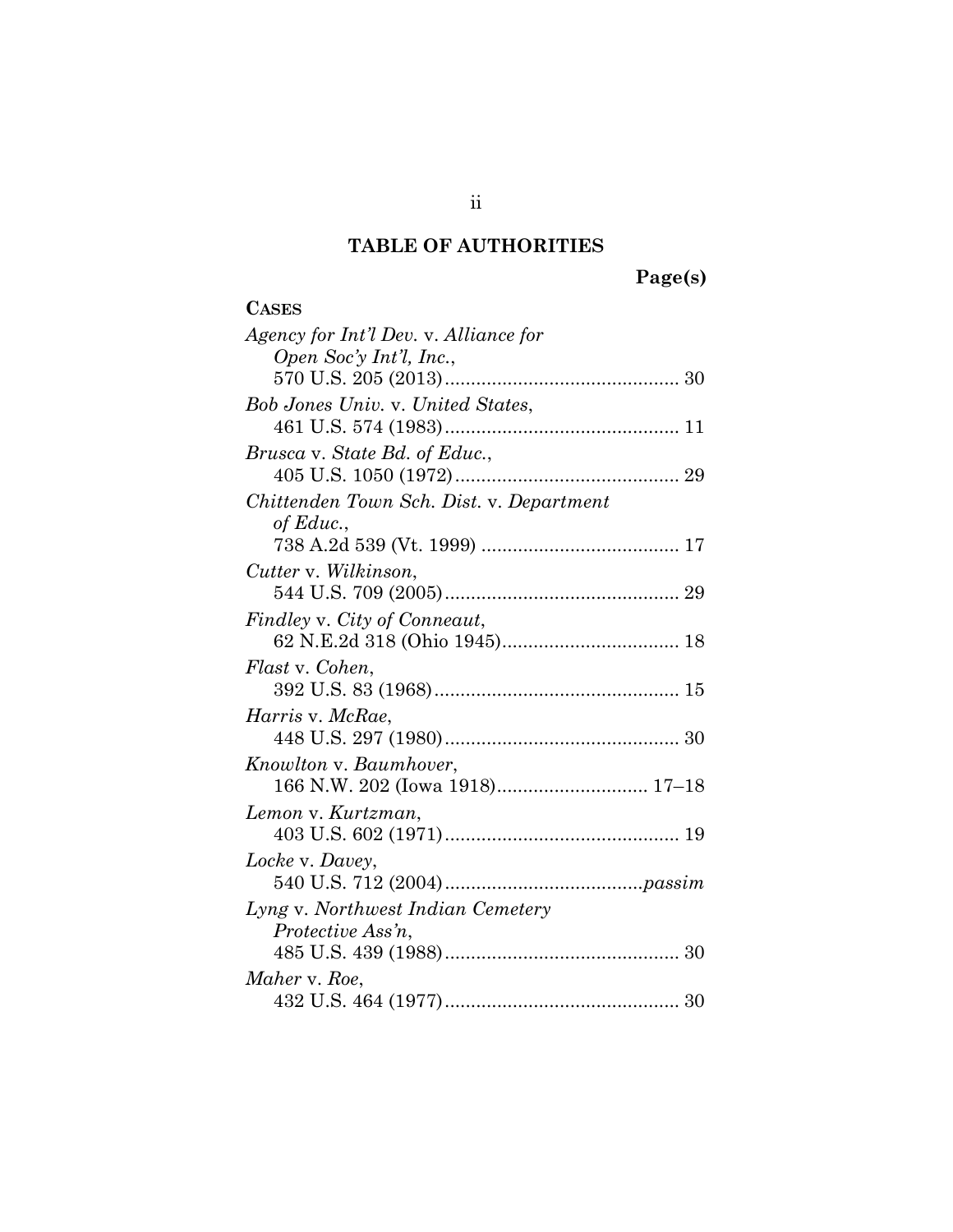# **Page(s)**

| Marks v. United States,                      |  |  |  |  |
|----------------------------------------------|--|--|--|--|
|                                              |  |  |  |  |
| McDonald v. City of Chicago,                 |  |  |  |  |
|                                              |  |  |  |  |
| Murdock v. Pennsylvania,                     |  |  |  |  |
|                                              |  |  |  |  |
| N.L.R.B. v. Catholic Bishop of Chicago,      |  |  |  |  |
|                                              |  |  |  |  |
| Norwood v. Harrison,                         |  |  |  |  |
|                                              |  |  |  |  |
| Oregon v. Hass,                              |  |  |  |  |
|                                              |  |  |  |  |
| Regan v. Taxation With Representation,       |  |  |  |  |
|                                              |  |  |  |  |
| <i>Reynolds v. Sims,</i>                     |  |  |  |  |
|                                              |  |  |  |  |
| Rust v. Sullivan,                            |  |  |  |  |
|                                              |  |  |  |  |
| Sherbert v. Verner,                          |  |  |  |  |
|                                              |  |  |  |  |
| Sloan v. Lemon,                              |  |  |  |  |
|                                              |  |  |  |  |
| <i>Tafflin v. Levitt,</i>                    |  |  |  |  |
|                                              |  |  |  |  |
| Texas Monthly, Inc. v. Bullock,              |  |  |  |  |
|                                              |  |  |  |  |
| Trinity Lutheran Church of Columbia, Inc. v. |  |  |  |  |
| Comer,                                       |  |  |  |  |
|                                              |  |  |  |  |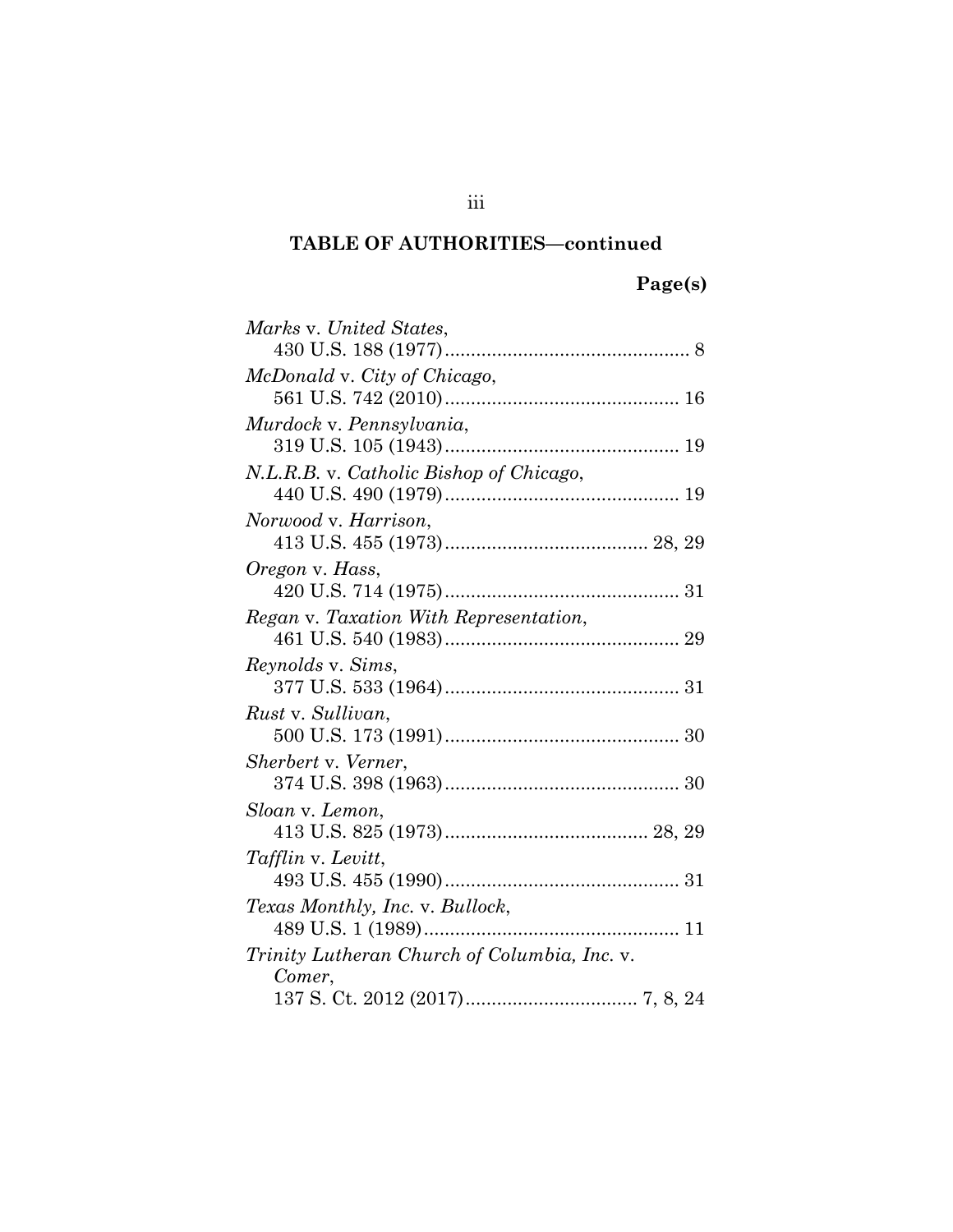| <i>Walz v. Tax Comm'n,</i>               |  |  |
|------------------------------------------|--|--|
| <b>CONSTITUTIONS AND STATUTES</b>        |  |  |
| Del. Const. Art. I, § 1 (1792),          |  |  |
|                                          |  |  |
|                                          |  |  |
| Ky. Const. Art. XII, § 3 (1792),         |  |  |
|                                          |  |  |
| Mont. Code Ann.                          |  |  |
|                                          |  |  |
|                                          |  |  |
|                                          |  |  |
|                                          |  |  |
| N.J. Const. Art. XVIII (1776),           |  |  |
|                                          |  |  |
|                                          |  |  |
| Pa. Const. Art. II (1776),               |  |  |
|                                          |  |  |
| Tenn. Const. Art. XI, § 3 (1796),        |  |  |
|                                          |  |  |
| Vt. Const. Ch. I, Art. 3 (1793),         |  |  |
|                                          |  |  |
| <b>MISCELLANEOUS</b>                     |  |  |
| 2017-2018 Handbook, Mount Ellis Academy, |  |  |
| 2018–2019 Tuition Scale, Holy Spirit     |  |  |
| Catholic School,                         |  |  |
|                                          |  |  |

iv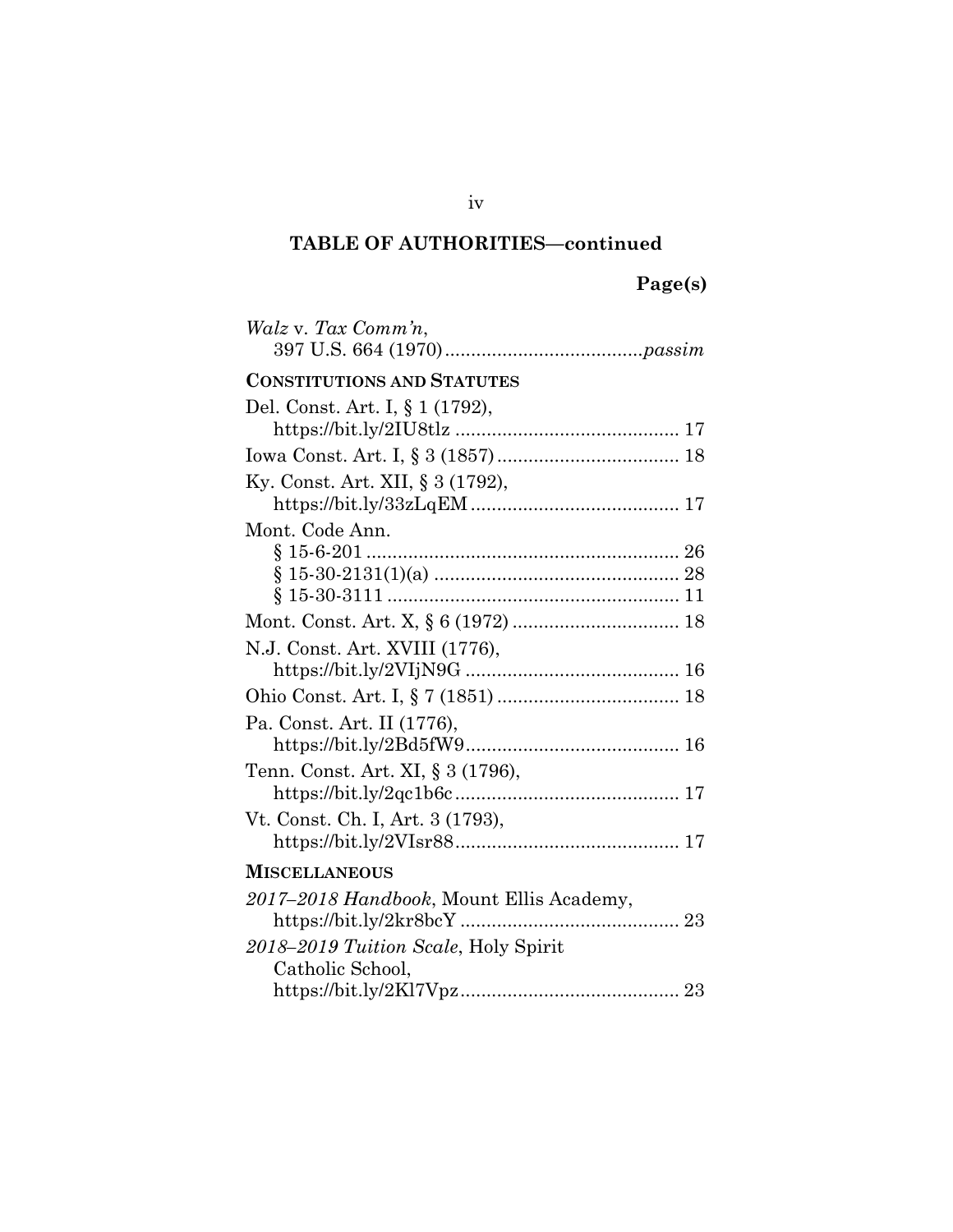| About: Mission & Vision, Whitefish            |  |  |  |  |
|-----------------------------------------------|--|--|--|--|
| Christian Academy,                            |  |  |  |  |
|                                               |  |  |  |  |
| Admissions, Valley Christian School,          |  |  |  |  |
|                                               |  |  |  |  |
| Admissions Requirements, Foothills            |  |  |  |  |
| Community Christian School,                   |  |  |  |  |
|                                               |  |  |  |  |
| Martin H. Belsky, Locke v. Davey: States'     |  |  |  |  |
| Rights Meet the New Establishment Clause,     |  |  |  |  |
|                                               |  |  |  |  |
| <i>Charitable Contribution Deductions,</i>    |  |  |  |  |
| Internal Revenue Service,                     |  |  |  |  |
|                                               |  |  |  |  |
| Thomas M. Cooley, A Treatise on the           |  |  |  |  |
| <b>Constitutional Limitations Which Rest</b>  |  |  |  |  |
| upon the Legislative Power of the States of   |  |  |  |  |
| the American Union (1868),                    |  |  |  |  |
|                                               |  |  |  |  |
| Enrollment Inquiry, Mount Olive               |  |  |  |  |
| Lutheran School,                              |  |  |  |  |
|                                               |  |  |  |  |
| Carl H. Esbeck, Dissent and Disestablishment: |  |  |  |  |
| The Church-State Settlement in the Early      |  |  |  |  |
| American Republic,                            |  |  |  |  |
|                                               |  |  |  |  |
| Carl H. Esbeck, Protestant Dissent and the    |  |  |  |  |
| Virginia Disestablishment, 1776–1786,         |  |  |  |  |
| 7 Geo. J.L. & Pub. Pol'y 51 (2009) 9, 10      |  |  |  |  |

v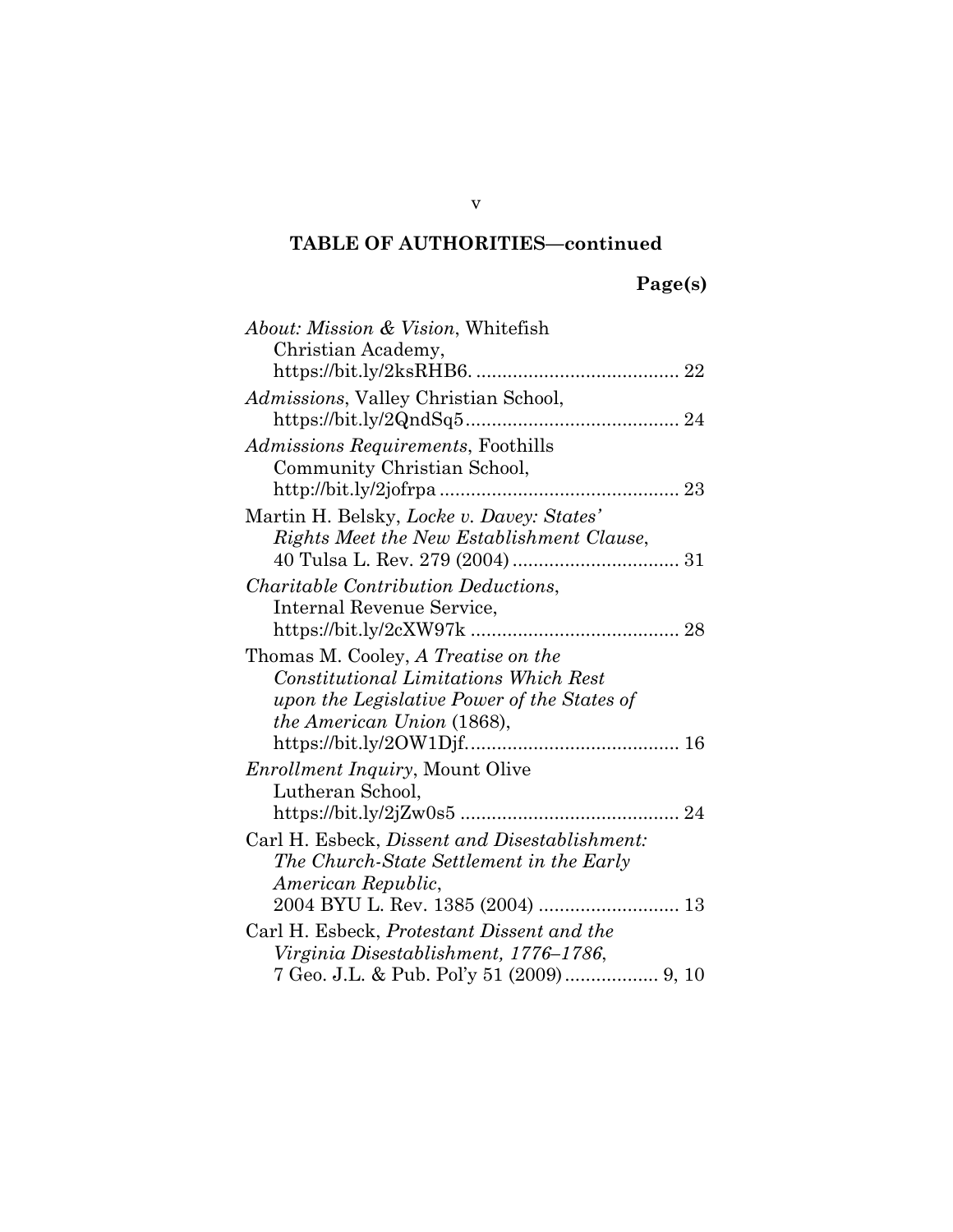# **Page(s)**

| Noah Feldman, The Intellectual Origins         |  |  |  |  |
|------------------------------------------------|--|--|--|--|
| of the Establishment Clause,                   |  |  |  |  |
| 77 N.Y.U. L. Rev. 346 (2002)  13, 14           |  |  |  |  |
| Foothills Community Christian School           |  |  |  |  |
| Parent/Student Handbook 2019-2020,             |  |  |  |  |
|                                                |  |  |  |  |
| Maj. LeRoy F. Foreman, Religion, Conscience,   |  |  |  |  |
| and Military Discipline,                       |  |  |  |  |
|                                                |  |  |  |  |
| Letter from Benjamin Franklin to               |  |  |  |  |
| Richard Price (Oct. 9, 1780),                  |  |  |  |  |
|                                                |  |  |  |  |
| Edwin Gaustad, Roger Williams (2005)  15       |  |  |  |  |
| Patrick Henry, A Bill Establishing A Provision |  |  |  |  |
| for Teachers of the Christian Religion         |  |  |  |  |
| (1784), reprinted in Everson v. Board of       |  |  |  |  |
|                                                |  |  |  |  |
| Heritage Christian School Parent/Student       |  |  |  |  |
| Handbook 2019–2020,                            |  |  |  |  |
|                                                |  |  |  |  |
| Thomas Jefferson, The Virginia Statute for     |  |  |  |  |
| Religious Freedom (Jan. 16, 1786),             |  |  |  |  |
| reprinted in Founding the Republic: A          |  |  |  |  |
| Documentary History (John J. Patrick ed.,      |  |  |  |  |
|                                                |  |  |  |  |
| Douglas Laycock, "Nonpreferential" Aid         |  |  |  |  |
| to Religion: A False Claim About               |  |  |  |  |
| Original Intent,                               |  |  |  |  |
| 27 Wm. & Mary L. Rev. 875 (1986) 12            |  |  |  |  |

vi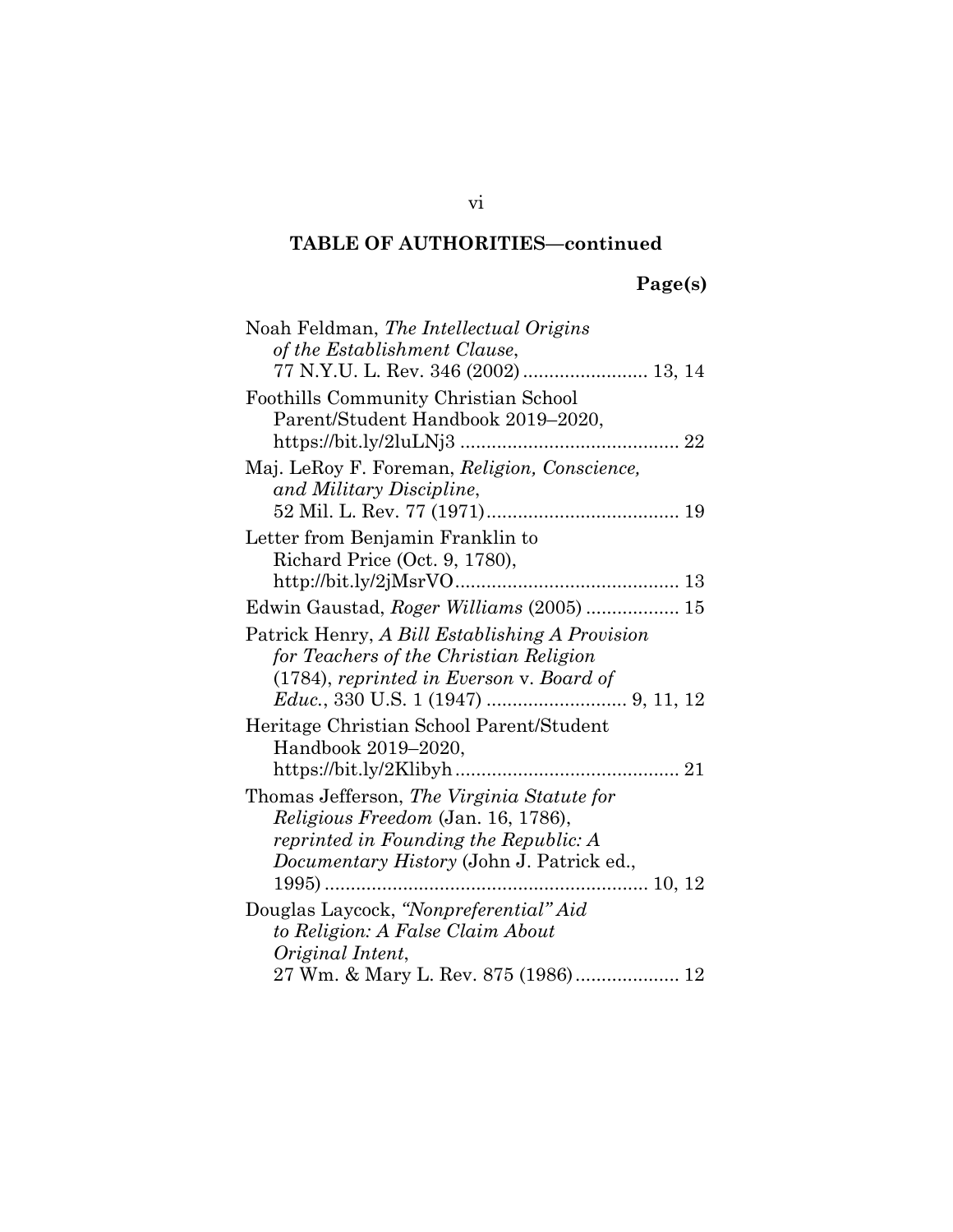# **Page(s)**

| John Leland, Van Tromp Lowering His Peak     |  |  |  |  |
|----------------------------------------------|--|--|--|--|
|                                              |  |  |  |  |
| Vada Waters Lindsey, The Charitable          |  |  |  |  |
| Contribution Deduction: A Historical         |  |  |  |  |
| Review and a Look to the Future.             |  |  |  |  |
|                                              |  |  |  |  |
| John Locke, A Letter Concerning Toleration   |  |  |  |  |
| (James H. Tully ed., Hackett Pub. Co.        |  |  |  |  |
|                                              |  |  |  |  |
| James Madison, Memorial and Remonstrance     |  |  |  |  |
| Against Religious Assessments (1785),        |  |  |  |  |
| reprinted in Everson v. Board of Educ., 330  |  |  |  |  |
|                                              |  |  |  |  |
| Letter from James Madison to                 |  |  |  |  |
| William Bradford (Apr. 1, 1774),             |  |  |  |  |
| Letter from James Madison to                 |  |  |  |  |
| Edward Livingston (July 10, 1822),           |  |  |  |  |
|                                              |  |  |  |  |
| Richard McBrien, Caesar's Coin: Religion and |  |  |  |  |
|                                              |  |  |  |  |
| Mission Valley Christian Academy             |  |  |  |  |
| Parent-Student Handbook,                     |  |  |  |  |
|                                              |  |  |  |  |
| Montana Catholic Schools, School             |  |  |  |  |
| Policies 2019–2020,                          |  |  |  |  |
|                                              |  |  |  |  |
| Montana Constitutional Convention Verbatim   |  |  |  |  |
|                                              |  |  |  |  |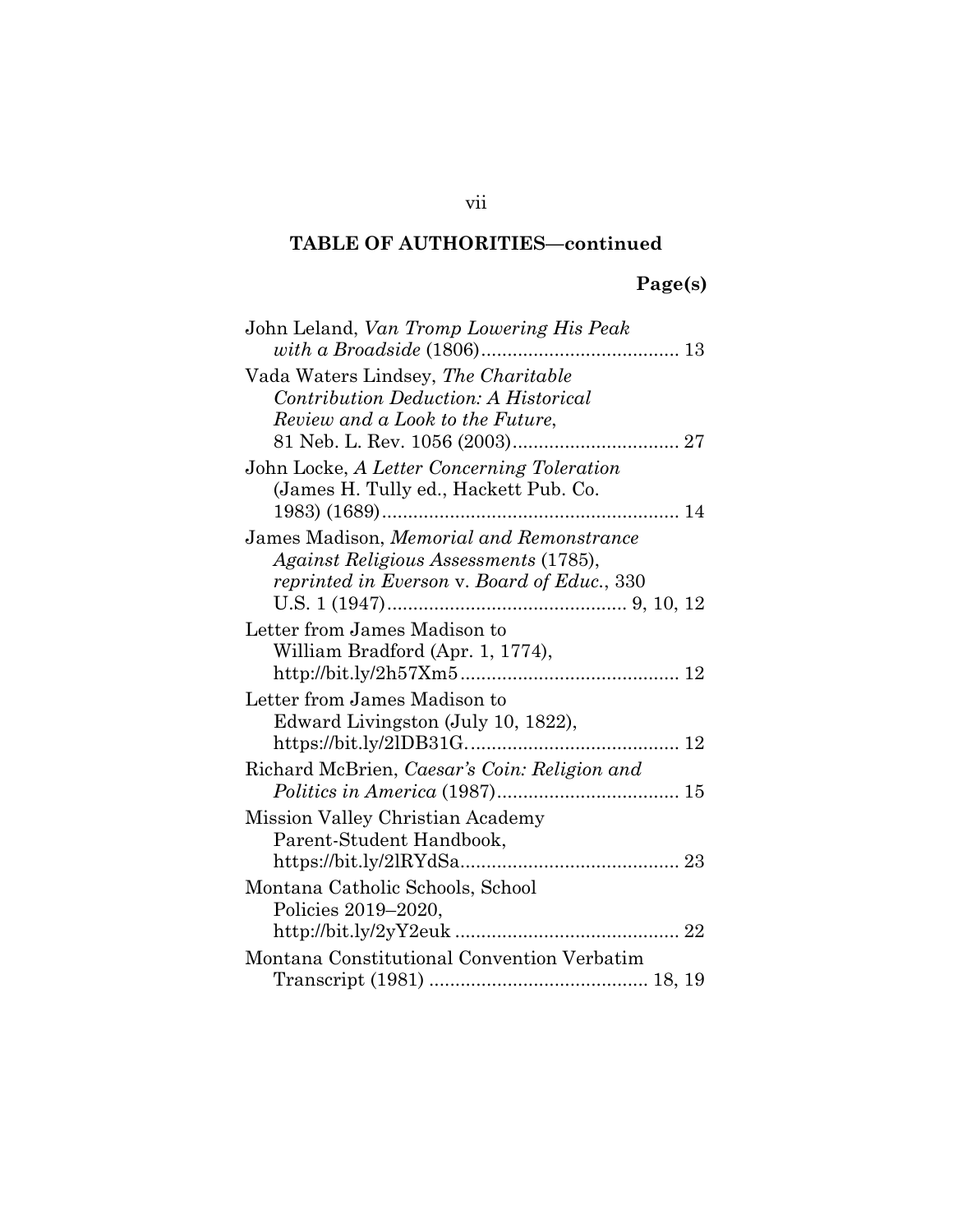# **Page(s)**

| Our Lady of Lourdes Catholic School            |  |  |  |
|------------------------------------------------|--|--|--|
| Parent-Student Handbook,                       |  |  |  |
|                                                |  |  |  |
| Pretty Eagle K-8 Handbook,                     |  |  |  |
| Stephanie Saul, Public Money Finds Back        |  |  |  |
| Door to Private Schools, N.Y. Times, May       |  |  |  |
|                                                |  |  |  |
| <i>Schools</i> , Big Sky Scholarships,         |  |  |  |
|                                                |  |  |  |
| Stillwater Christian School High School        |  |  |  |
| Program 2018–2019 School Year,                 |  |  |  |
|                                                |  |  |  |
| Student Commitment, Stillwater Christian       |  |  |  |
| School,                                        |  |  |  |
|                                                |  |  |  |
| Tax Policy Center, Briefing Book: A            |  |  |  |
| Citizen's Guide to the Fascinating (Though     |  |  |  |
| Often Complex) Elements of the                 |  |  |  |
| Federal Tax System (2018),                     |  |  |  |
|                                                |  |  |  |
| Roger Williams, The Bloudy Tenent of           |  |  |  |
| Persecution for Cause of Conscience (1644),    |  |  |  |
| reprinted in 3 Complete Writings of Roger      |  |  |  |
| Williams (Samuel L. Caldwell ed., 1963) 14, 15 |  |  |  |

### viii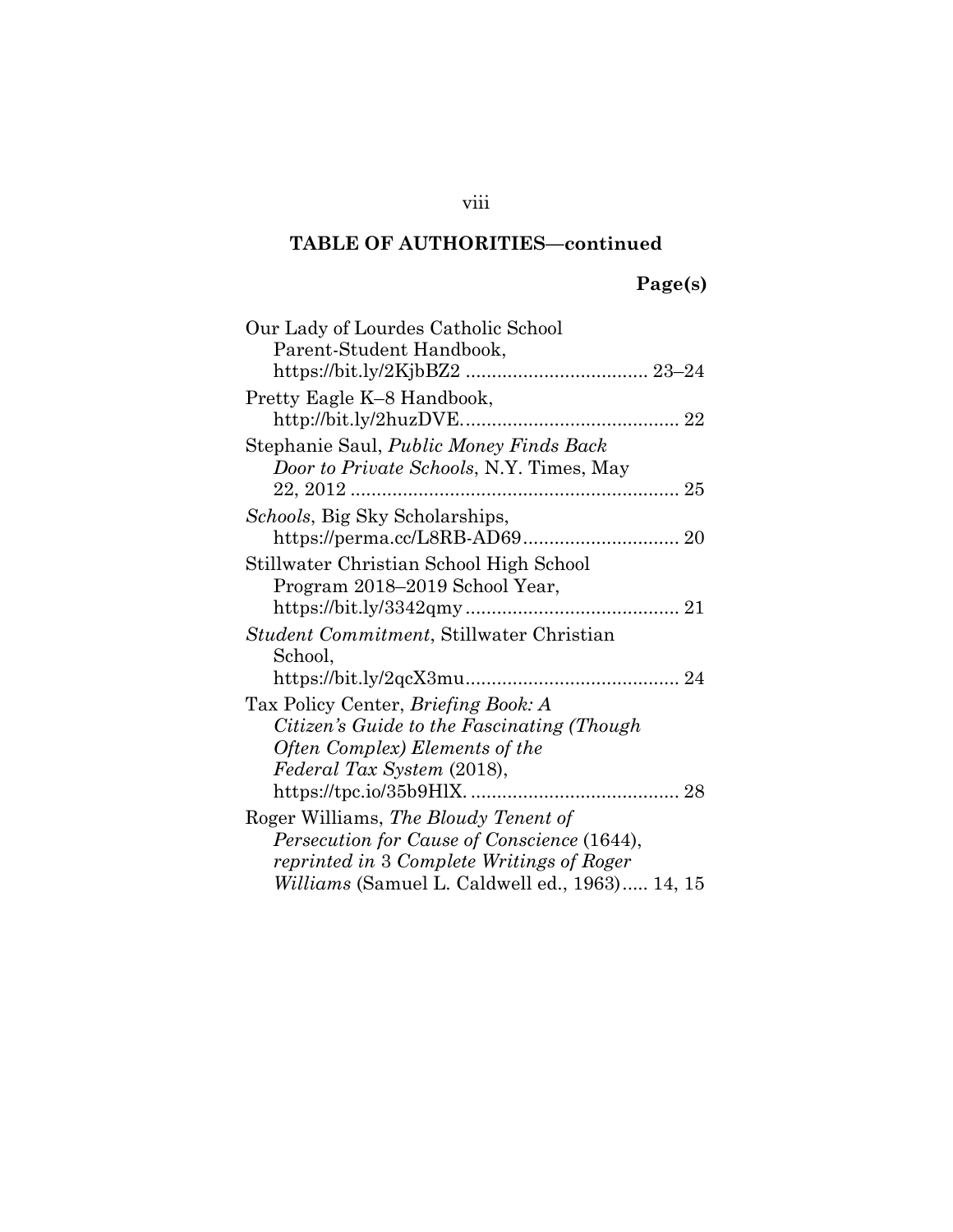### **BRIEF OF RELIGIOUS AND CIVIL-RIGHTS ORGANIZATIONS AS** *AMICI CURIAE* **IN SUPPORT OF RESPONDENTS**

#### **INTERESTS OF THE** *AMICI CURIAE*

*Amici* are religious and civil-rights organizations that share a commitment to religious freedom and the separation of religion and government. *Amici* believe that religious freedom flourishes best when religion is funded privately and that governmental funding of religious activities does a disservice both to government and to religion. *Amici* therefore oppose petitioners' efforts to force states to fund religious education in violation of state constitutional provisions that are designed to protect the independence of religious groups.1

#### The *amici* are:

- Americans United for Separation of Church and State.
- American Civil Liberties Union.
- American Civil Liberties Union of Montana.
- ADL (Anti-Defamation League).
- Central Conference of American Rabbis.
- Hindu American Foundation.
- Interfaith Alliance Foundation.

1

<sup>&</sup>lt;sup>1</sup> No counsel for a party authored this brief in whole or in part, and no person other than *amici*, their members, or their counsel made a monetary contribution to fund the brief's preparation or submission. The parties' letters consenting to the filing of *amicus* briefs have been filed with the Clerk's office.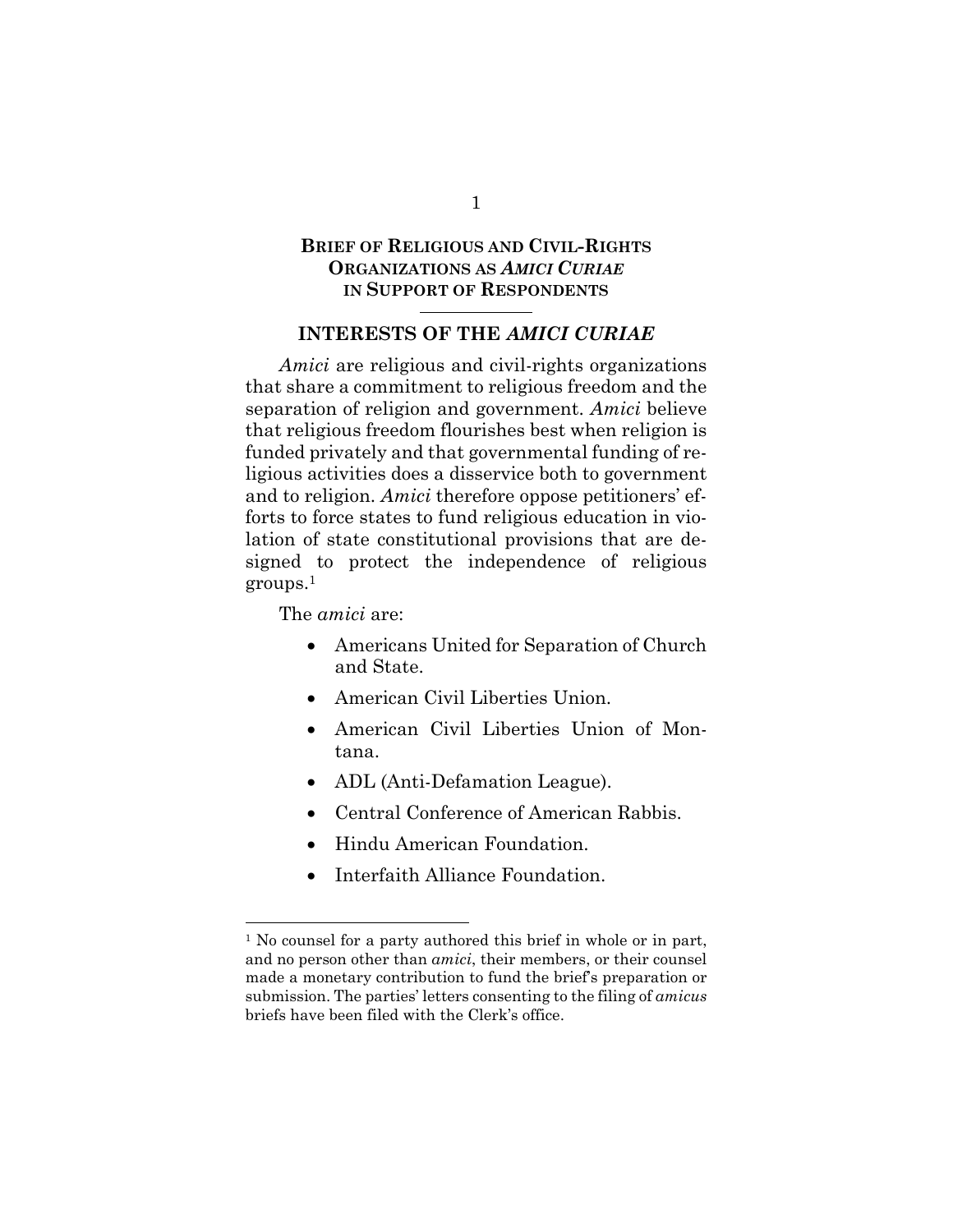- Men of Reform Judaism.
- Muslim Advocates.
- National Council of Jewish Women.
- People For the American Way Foundation.
- Reconstructing Judaism.
- Reverend Dr. J. Herbert Nelson, II, as Stated Clerk of the General Assembly of the Presbyterian Church (U.S.A.) (PCUSA).2
- Texas Impact.
- Texas Interfaith Center for Public Policy.
- Union for Reform Judaism.
- Unitarian Universalist Association.
- Women of Reform Judaism.

<sup>2</sup> Reverend Dr. J. Herbert Nelson, II, as Stated Clerk of the General Assembly of the Presbyterian Church (U.S.A.) (PCUSA), joins this brief as the senior ecclesiastical officer of the PCUSA. The PCUSA is a national Christian denomination with nearly 1.6 million members in over 9,500 congregations, organized into 170 presbyteries under the jurisdiction of sixteen synods. Through its antecedent religious bodies, it has existed as an organized religious denomination within the current boundaries of the United States since 1706. The General Assembly does not claim to speak for all Presbyterians, nor are its policies binding on the membership of the Presbyterian Church. However, the General Assembly is the highest legislative and interpretive body for the denomination, and it is the final point of decision in all disputes. As such, its statements are considered worthy of the respect and prayerful consideration of all the denomination's members.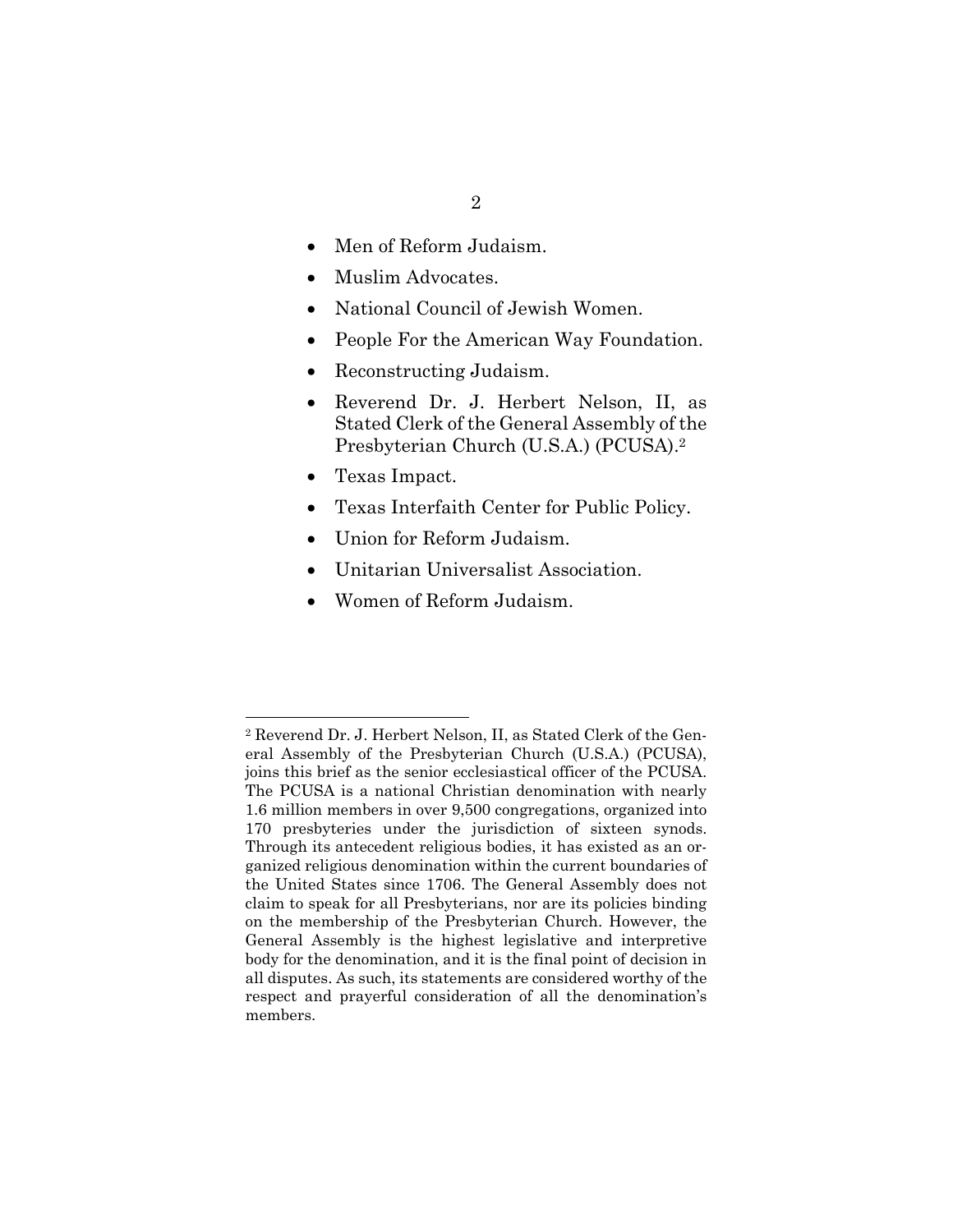### **INTRODUCTION AND SUMMARY OF ARGUMENT**

This Court has long recognized that there is "play in the joints" between the Establishment Clause and the Free Exercise Clause. *Locke* v. *Davey*, 540 U.S. 712, 719 (2004). Specifically, states may choose to offer more robust protection for religious-freedom rights than the U.S. Constitution provides. The Court has thus held, for example, that states may accommodate the free exercise of religion by exempting churches from property taxation. *Walz* v. *Tax Comm'n,* 397 U.S. 664, 673 (1970). The Court has likewise permitted states to vindicate traditional and important antiestablishment interests by declining to use public funds for the "essentially religious endeavor[s]" of religious institutions. *Locke*, 540 U.S. at 721. That is precisely what Montana has done here in choosing not to underwrite religious instruction even when doing so might otherwise be constitutionally permissible.

Petitioners and their *amici* urge the Court to reduce *Locke* to a narrow, fact-bound decision that has no practical effect on anything beyond itself. But the historical antiestablishment interests that *Locke* respected are not so narrow or insubstantial.

The founders believed that it was critical to protect individuals' freedom of conscience against the coercive extraction of tax funds to support religion. They also thought it vital to shield religion and religious institutions from the deleterious effects of governmental support and interference: dependency of religious institutions on the state, compromise of religious beliefs, and strife among religious denominations. They therefore exhorted against public subsidies for religious ministries—including for religious education,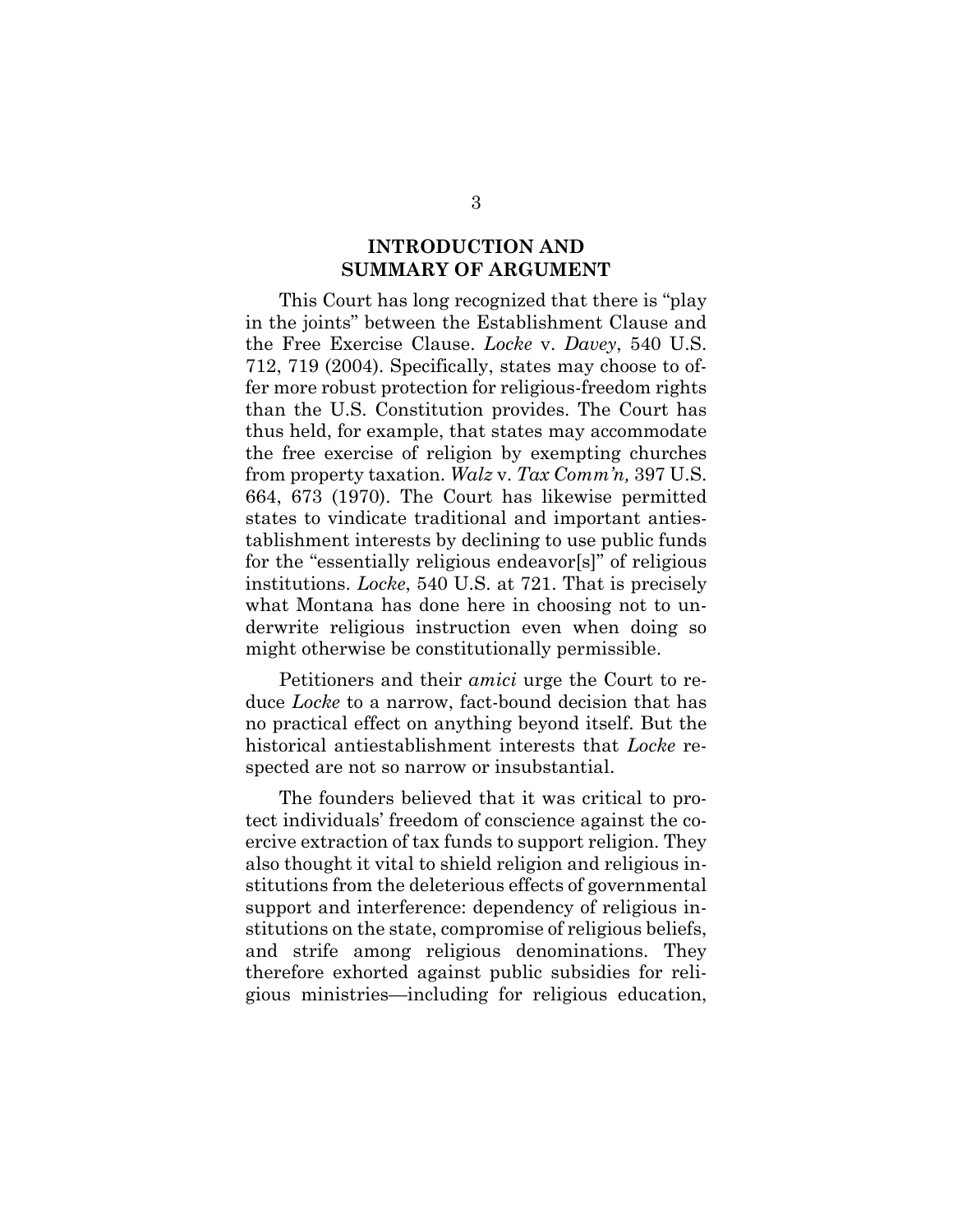which is not only a vital function of religious ministries but also essential to generating adherents and maintaining those ministries over time and across communities. The Montana Supreme Court's application of the state constitution to bar the program at issue appropriately vindicates the state's fundamental antiestablishment interests in ensuring that Montanans decide for themselves what religious instruction, if any, they will support and underwrite, and in protecting the autonomy and independence of religious institutions and faith systems.

Concluding that the Free Exercise Clause requires states to fund religious education whenever they fund secular education would be a radical departure from fundamental principles and long-standing precedent under the Religion Clauses. Although this Court has, in some instances, permitted states to choose to fund religious education as part of a program of indirect aid, the Court has never *required* that states do so. Indeed, long before *Locke*, this Court repeatedly rejected arguments that state support for public or secular private education requires equal support for religious education. And it would be particularly inappropriate to disregard that precedent here, as the Montana Supreme Court's ruling terminated the challenged program *in its entirety*, resulting in no differential treatment of secular and religious private schools. The Court should therefore leave undisturbed the unremarkable proposition that, whatever states may be *permitted* to do, they are not *required* to fund the essentially religious endeavors of religious institutions.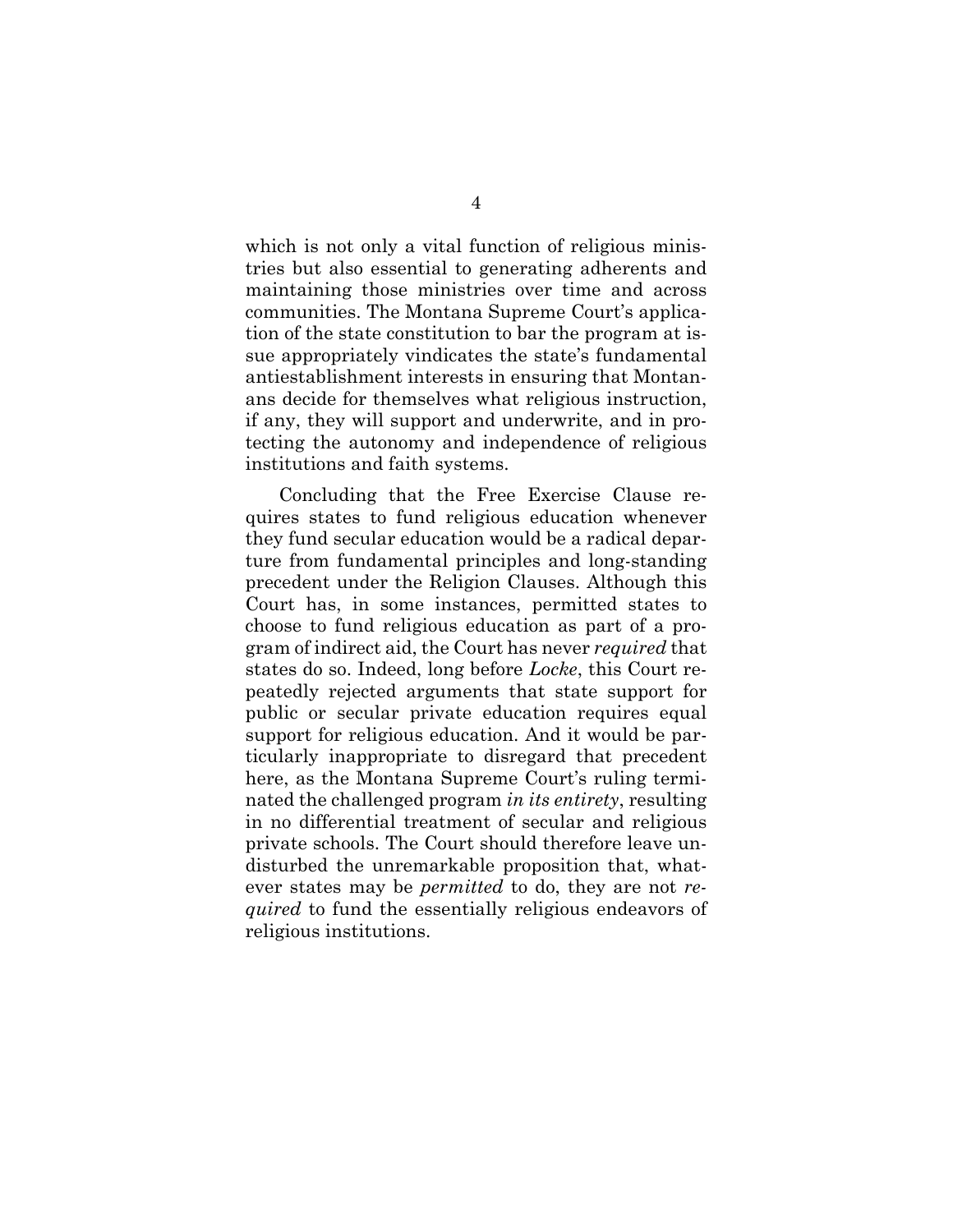#### **ARGUMENT**

### **I. Montana may vindicate its traditional antiestablishment interests by declining to fund religious education through tuition tax credits.**

Religious institutions do not have a constitutional right to use taxpayer dollars to support religious instruction merely because a state decides to fund secular instruction. In *Locke*, this Court upheld Washington's decision not to provide financial support for religious education and training even as part of a broader scholarship program. The Court recognized that the state's choice was a permissible exercise of traditional antiestablishment interests. Though the funding restriction there barred the use of tax dollars to support the training of clergy, traditional state antiestablishment interests are not so narrow as to apply solely to *Locke*'s particular facts. Rather, those interests more broadly encompass "essentially religious endeavor[s]," *Locke*, 540 U.S. at 721, that support the maintenance of religious ministries—here, religious indoctrination and training of new adherents through religious instruction for elementary- and secondary-school students. Montana may, therefore, decline to funnel tax payments to religious education without running afoul of the U.S. Constitution.

### **A.** *Trinity Lutheran* **did not supersede**  *Locke***'s holding that states may decline to fund religious instruction.**

1. This Court held in *Locke* that a Washington statute prohibiting the use of state scholarship funds to pursue devotional-theology degrees did not violate the Free Exercise, Equal Protection, Free Speech, or Establishment Clauses, even though allowing the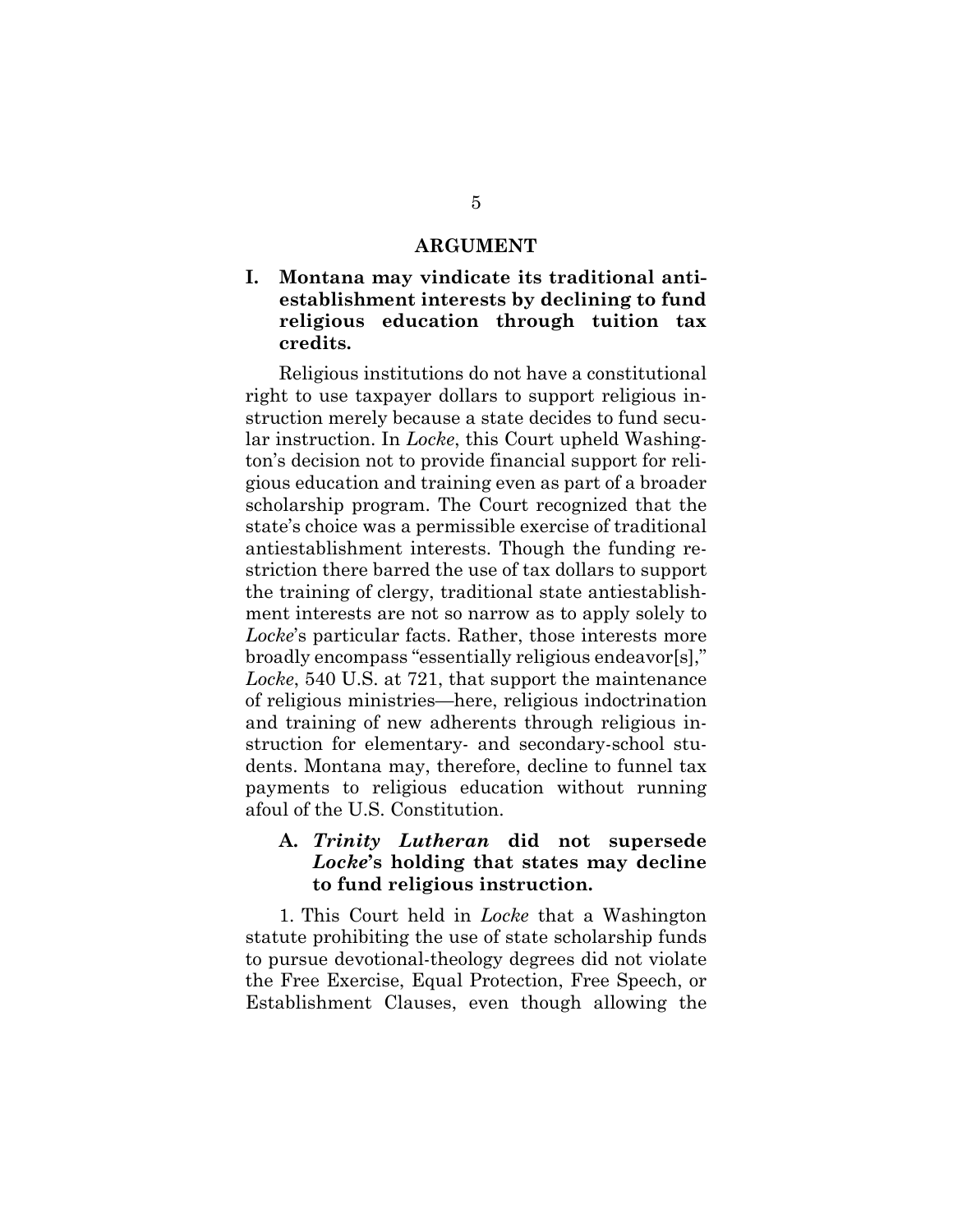funds to be used for those degrees would have been permissible under the Establishment Clause. 540 U.S. at 715, 719, 720 n.3, 725 n.10. The Court affirmed that "there is room for play in the joints" between the Religion Clauses, *id.* at 718 (quoting *Walz*, 397 U.S. at 669), explaining that "some state actions [are] permitted by the Establishment Clause but not required by the Free Exercise Clause," *id.* at 719. Thus, just as a state may, in deference to free-exercise interests, choose to grant property-tax exemptions to churches, *Walz*, 397 U.S. at 669, 673, so too may it, in deference to antiestablishment interests, choose not to use public funds to support religious training, even indirectly, *Locke*, 540 U.S. at 719, 725.

In concluding that Washington's decision not to fund theological study was well within this "play in the joints," the Court emphasized the "historic and substantial" state antiestablishment interests at issue. *Locke*, 540 U.S. at 725. To vindicate those interests, and in an exercise of its own state sovereignty, Washington could rely on its "differently worded" state constitution—the basis for the challenged statutory restriction—to "draw[] a more stringent line" against public funding of religion "than that drawn by the United States Constitution." *Id.* at 722. And for good reason: "Since the founding of our country," the Court stated, "there have been popular uprisings against procuring taxpayer funds to support church leaders, which was one of the hallmarks of an 'established' religion." *Id.* Accordingly, "[s]tates that sought to avoid an establishment of religion around the time of the founding placed in their constitutions formal prohibitions against using tax funds to support the ministry." *Id.* at 723.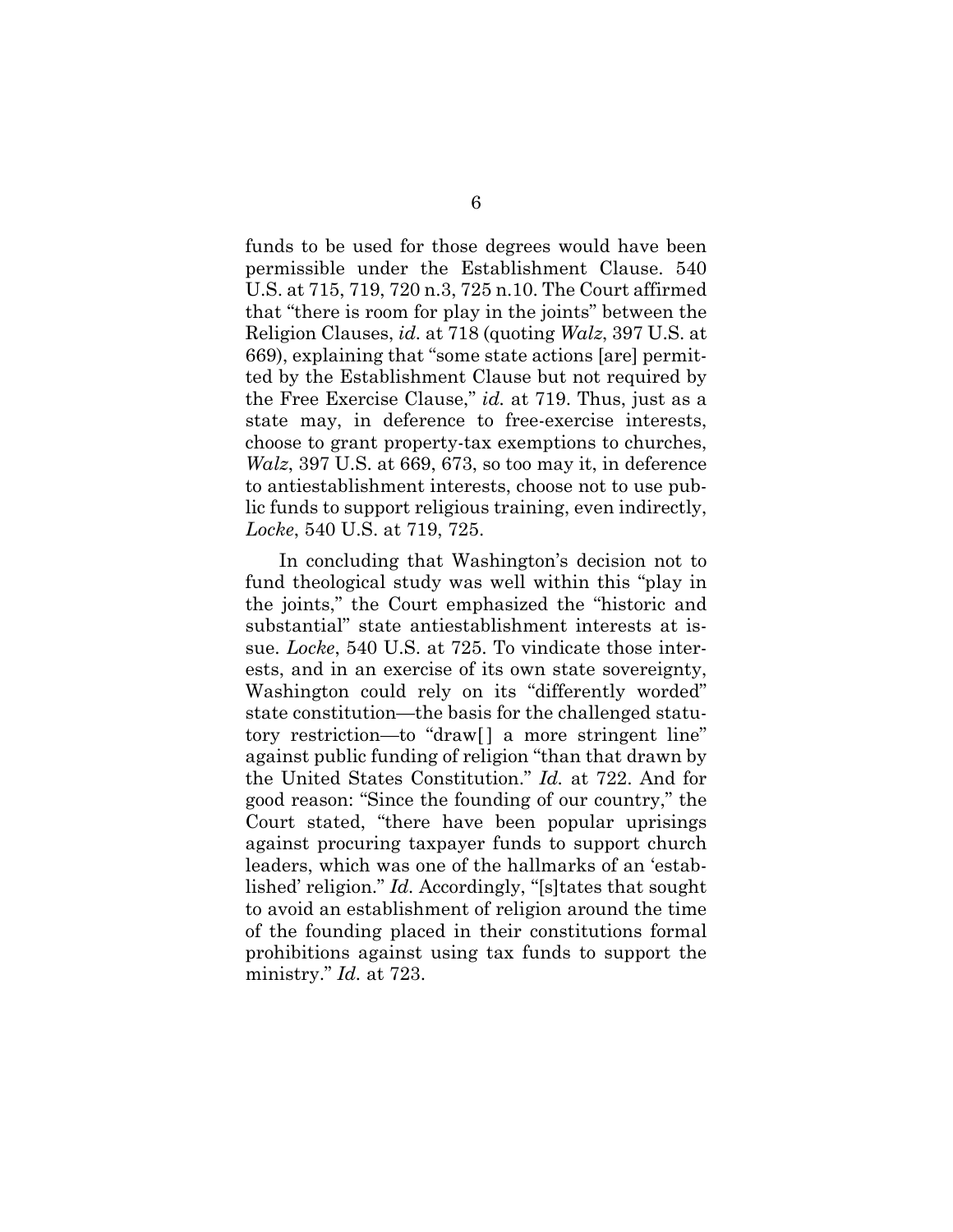The applicable Washington constitutional provision and the challenged statute advanced these traditional state interests. *Locke*, 540 U.S. at 722–723, 725. And because the interests were "substantial," whereas any burdens on religious exercise were "relatively minor," this Court concluded that Washington's restrictions on the use of public dollars complied with the U.S. Constitution. *Id.* at 725. *Locke* recognized, then, that states have latitude to safeguard their "scarcely novel" antiestablishment interests in preventing tax measures that support religious instruction and training. *Id.* at 722.

2. *Trinity Lutheran Church of Columbia, Inc.* v. *Comer*, 137 S. Ct. 2012 (2017), reaffirmed this principle. The Court held that Missouri violated the Free Exercise Clause by denying to a church-operated preschool a grant for a playground surface merely because the school had a religious identity. *Id.* at 2017– 2018, 2024–2025. Instead of preventing the use of state funds for religious instruction, such as "the training of clergy," Missouri had "expressly den[ied] a qualified religious entity a public benefit *solely* because of its religious character." *Id.* at 2023, 2024 (emphasis added). The Court expressly distinguished *Locke* on the ground that the plaintiff there "was not denied a scholarship because of who he *was*; he was denied a scholarship because of what he proposed *to do*—use the funds to prepare for the ministry." *Id.* at 2023*.* The Court further stressed that the playground in *Trinity Lutheran* was not used for religious activity or instruction, and that the preschool allowed children of any faith to enroll and opened the playground to the public during non-school hours. See *id.* at 2017–2018, 2024 n.3.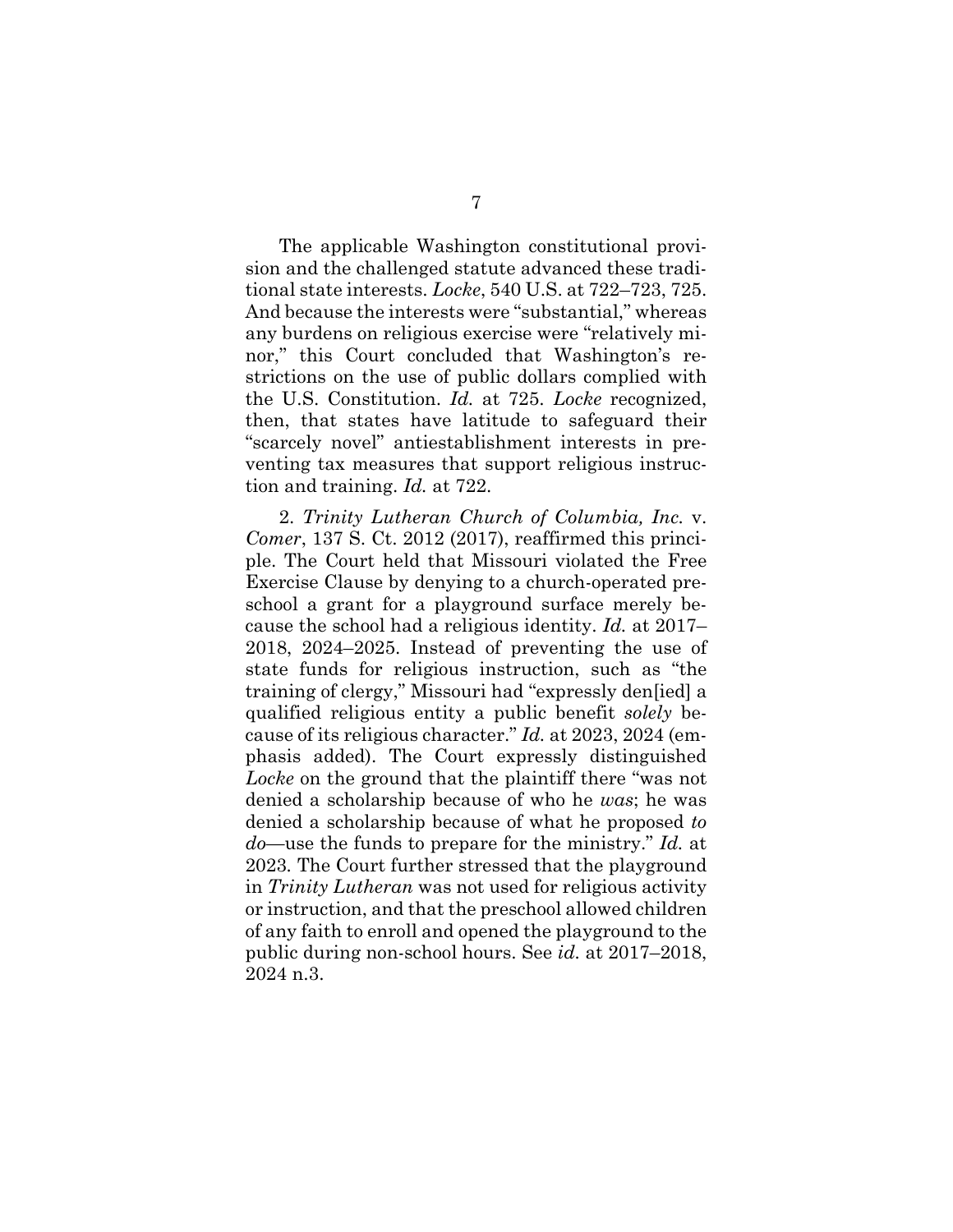Whereas Washington's denial of funding in *Locke*  was "in keeping with the State's antiestablishment interest" in not funding an "'essentially religious endeavor,'" "nothing of the sort can be said about a program to use recycled tires to resurface playgrounds." *Trinity Lutheran*, 137 S. Ct. at 2023 (quoting *Locke*, 540 U.S. at 721). The Court held, therefore, that Missouri's denial of funding in *Trinity Lutheran* was not supported by traditional antiestablishment interests and violated the Free Exercise Clause. *Id.* at 2023, 2025.

*Trinity Lutheran* did not impose on states an affirmative duty to direct taxpayer funding to religious schools for religious education; the case resolved only "express discrimination based on religious identity with respect to playground resurfacing" and "d[id] not address religious uses of funding or other forms of discrimination." 137 S. Ct. at 2024 n.3.3 And the decision unambiguously reaffirmed the Court's long-standing "recogni[tion] that there is 'play in the joints' between what the Establishment Clause permits and the Free Exercise Clause compels." *Id.* at 2019 (quoting *Locke*, 540 U.S. at 718).

### **B. Preventing public financing of religious education is at the core of traditional state antiestablishment interests.**

Petitioners and their *amici* contend that invalidating the program here falls outside the "play in the

<sup>3</sup> This limiting language by a four-Justice plurality is controlling because it constitutes the narrowest ground for the judgment. See *Marks* v. *United States*, 430 U.S. 188, 193 (1977). Moreover, Justice Breyer's concurrence in the judgment expressed a similar view. See *Trinity Lutheran*, 137 S. Ct. at 2026–2027 (Breyer, J., concurring in the judgment).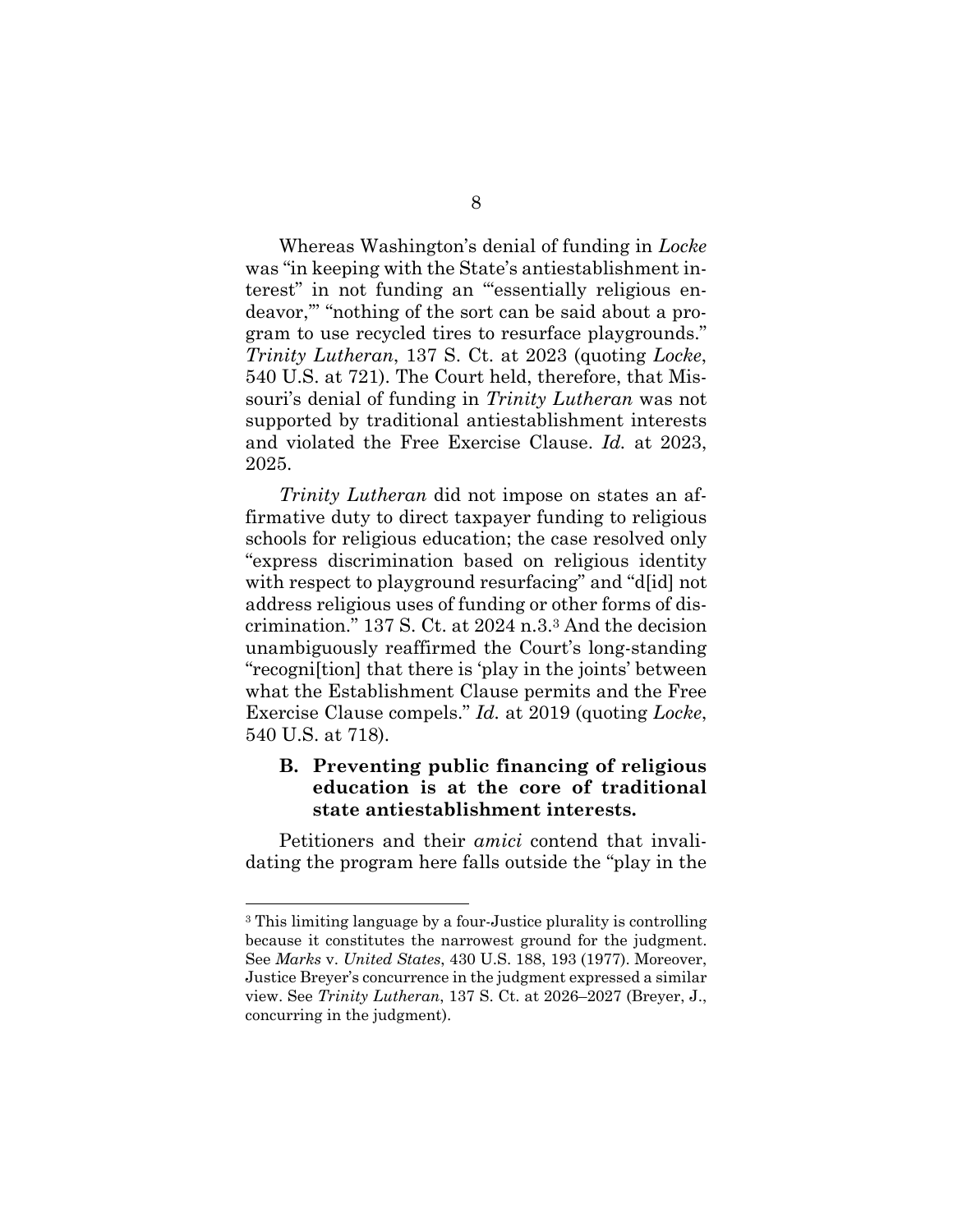joints" because, in their view, traditional antiestablishment interests are limited to not funding the training of clergy and do not encompass religious education in elementary and secondary schools. See, *e.g.*, Pet. Br. 26; U.S*. Amicus* Br. 24–25. But *Locke* recognized that states, as sovereign entities in our federal system, have broad, historically rooted interests in not supporting religious ministries in any way. The indoctrination or training of new adherents for a religious ministry through religious education of schoolage children is surely at the core of those interests.

1. As *Locke* explained, states have "prohibit[ed] \* \* \* using tax funds to support the ministry" since the founding of our republic. 540 U.S. at 723. To illustrate the scope of this traditional antiestablishment interest, *Locke* looked to the "public backlash," *id.* at 722 n.6, that resulted from Patrick Henry's proposal in 1784 that Virginia use property taxes to fund religious education—"learned teachers" of "Christian knowledge" "to correct the morals of men, restrain their vices, and preserve the peace of society," see Patrick Henry, *A Bill Establishing A Provision for Teachers of the Christian Religion* (1784), *reprinted in Everson* v. *Board of Educ.*, 330 U.S. 1, 72–74 (1947) (appendix to dissent of Rutledge, J.).

One of the most prominent opponents of Henry's proposal was James Madison, who responded to it with his famous *Memorial and Remonstrance Against Religious Assessments*. See Carl H. Esbeck, *Protestant Dissent and the Virginia Disestablishment, 1776– 1786*, 7 Geo. J.L. & Pub. Pol'y 51, 81–82 (2009). Madison objected that Henry's proposal would infringe "the equal right of every citizen to the free exercise of his Religion according to the dictates of conscience." See James Madison, *Memorial and Remonstrance*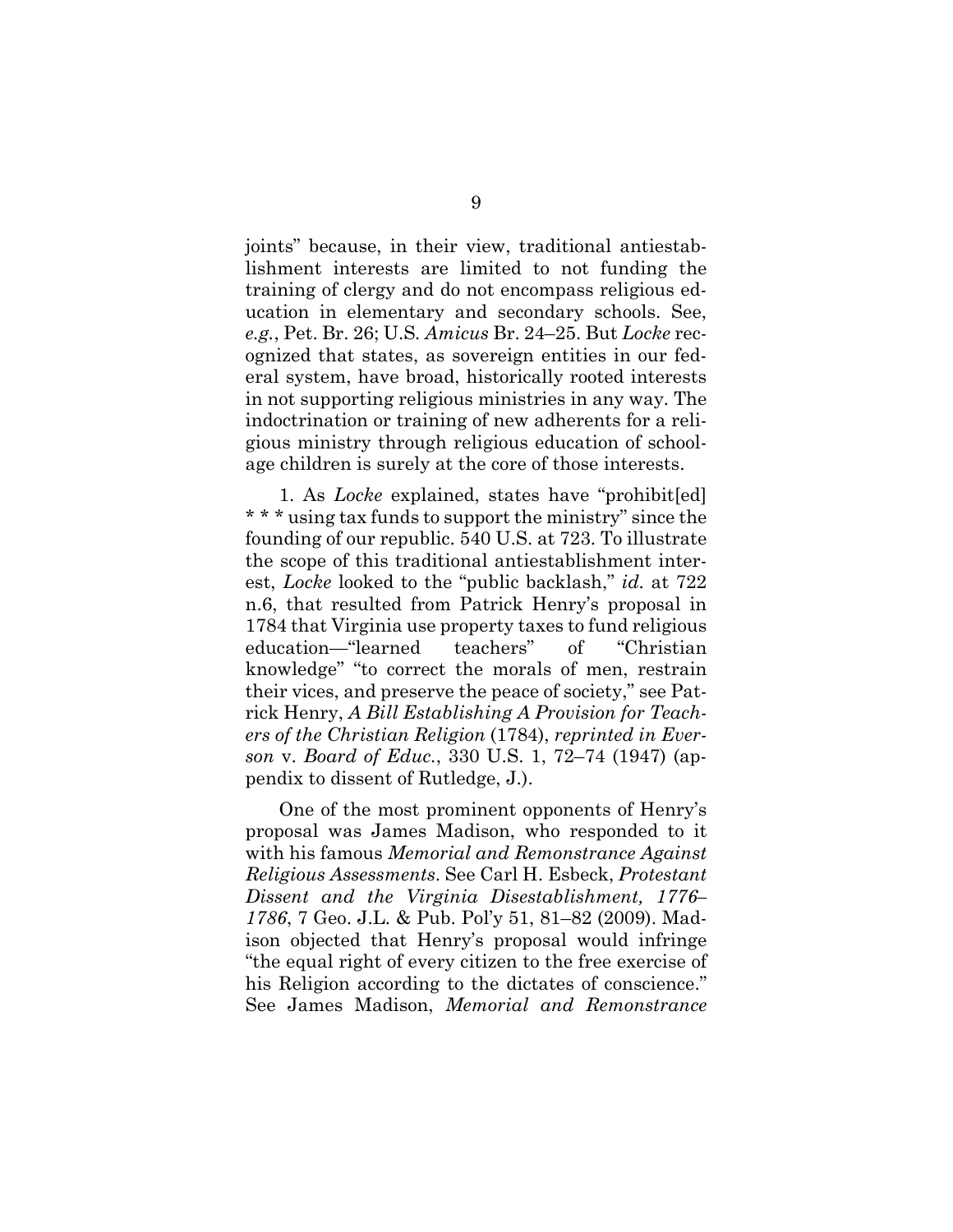*Against Religious Assessments* ¶ 15 (1785), *reprinted in Everson*, 330 U.S. at 63–72 (appendix to dissent of Rutledge, J.). According to Madison, any effort to force a citizen to contribute even "three pence only of his property" was unacceptable, for the government could then force the citizen "to conform to any other establishment in all cases whatsoever." *Id.* ¶ 3.

In response to Henry's proposal to fund Christian teachers, Madison successfully advocated for the passage of the Virginia Statute for Religious Freedom. See Esbeck, *Protestant Dissent and the Virginia Disestablishment,* 7 Geo. J.L. & Pub. Pol'y at 87. This statute—which had been previously drafted by Thomas Jefferson, another leading opponent of efforts to fund religion*, id.* at 73—provided that "no man shall be compelled to frequent or support any religious worship, place or ministry whatsoever." Thomas Jefferson, *The Virginia Statute for Religious Freedom*  (Jan. 16, 1786), *reprinted in Founding the Republic: A Documentary History* 95 (John J. Patrick ed., 1995). Jefferson explained that public funding of religious activities, including religious education, violates the freedom of conscience of taxpayers, for "to compel a man to furnish contributions of money for the propagation of opinions which he disbelieves, is sinful and tyrannical." *Ibid*. "[E]ven the forcing [of a taxpayer] to support this or that teacher of his own religious persuasion, is depriving him of the comfortable liberty of giving his contributions to the particular pastor, whose morals he would make his pattern." *Ibid.* 

Petitioners' *amici* argue that the founders' special concern for the coercive extraction of tax funds to support religion has no bearing here because, in their view, donations under Montana's tuition-tax-credit program are voluntary. See, *e.g.*, Christian Legal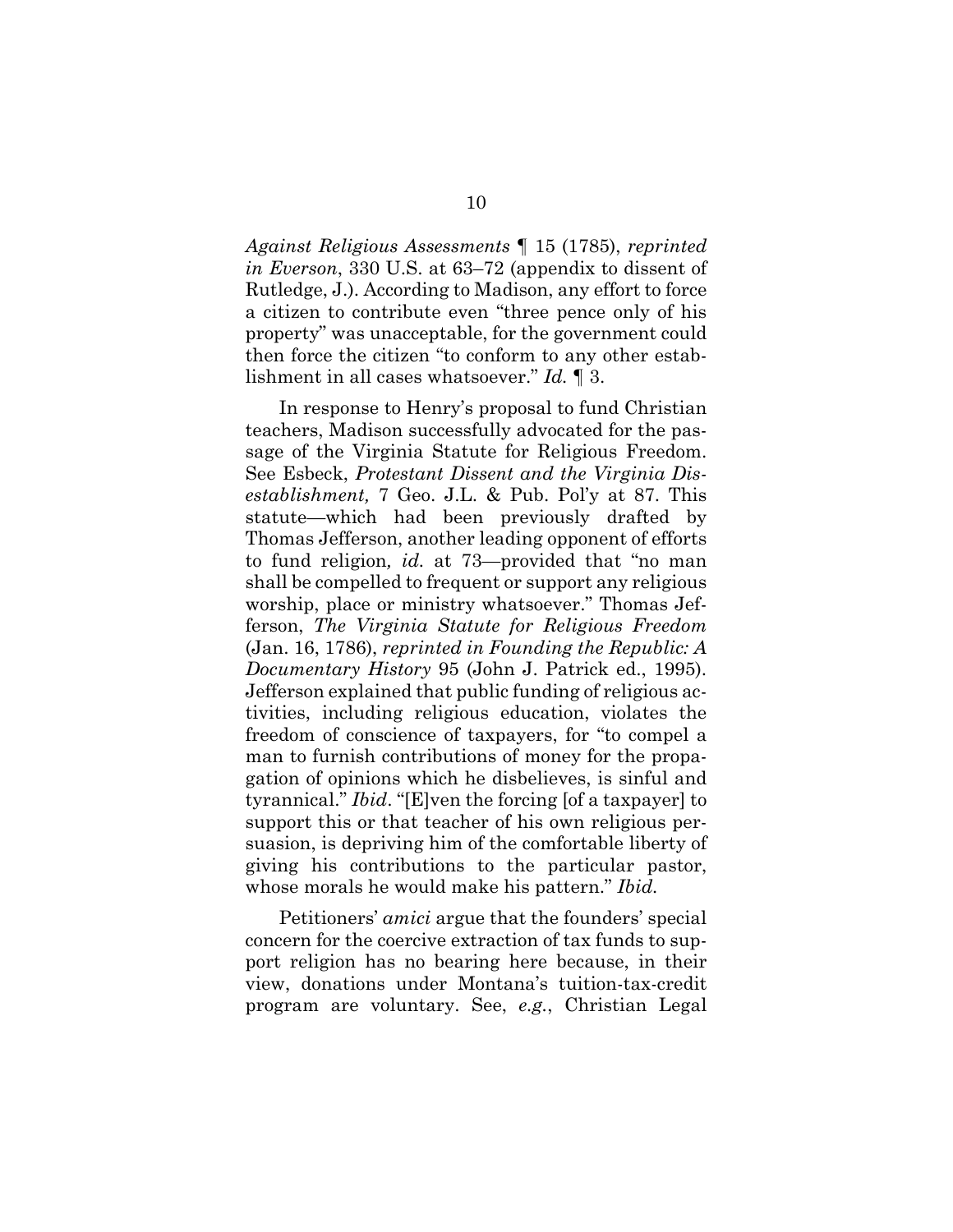Soc'y *Amicus* Br. 31–33; Ctr. for Educ. Reform *Amicus* Br. 17–19. But the program is structured in a manner that renders taxpayers who do not directly contribute to it "indirect and vicarious 'donors.'" See *Bob Jones Univ.* v. *United States*, 461 U.S. 574, 591 (1983); accord *Texas Monthly, Inc.* v. *Bullock*, 489 U.S. 1, 14 (1989) (plurality opinion). The program provides a dollar-for-dollar tax credit of up to \$150 (and up to \$3 million total in its first year alone) to each participating taxpayer. Mont. Code Ann. § 15-30-3111. Those taxpayers thus bear none of the cost of their "contributions." Instead, they are effectively given authority to collectively direct up to \$3 million in public funds to religious education. Meanwhile, nonparticipating taxpayers are, in essence, forced to support that \$3-million subsidy because they are deprived of the public benefits that could be provided by the government's expenditure of that money on other purposes.

2. What is more, the founders' opposition to tax support for religion was not limited to coercive extractions of tax funds. The founders were also deeply concerned about protecting religion and religious institutions from the pernicious effects of governmental support for, and involvement in, the affairs of religious groups.

Notably, for example, Madison and Jefferson opposed Henry's bill to provide state subsidies for religious teachers, even though the bill did not require any taxpayer to support a religion to which that taxpayer did not subscribe—or even to support any religion at all: Believers could designate their tax payments to support whatever sect they preferred, and objectors' payments would be appropriated by the legislature to secular education instead of religion. See Henry, *A Bill Establishing A Provision for Teachers of*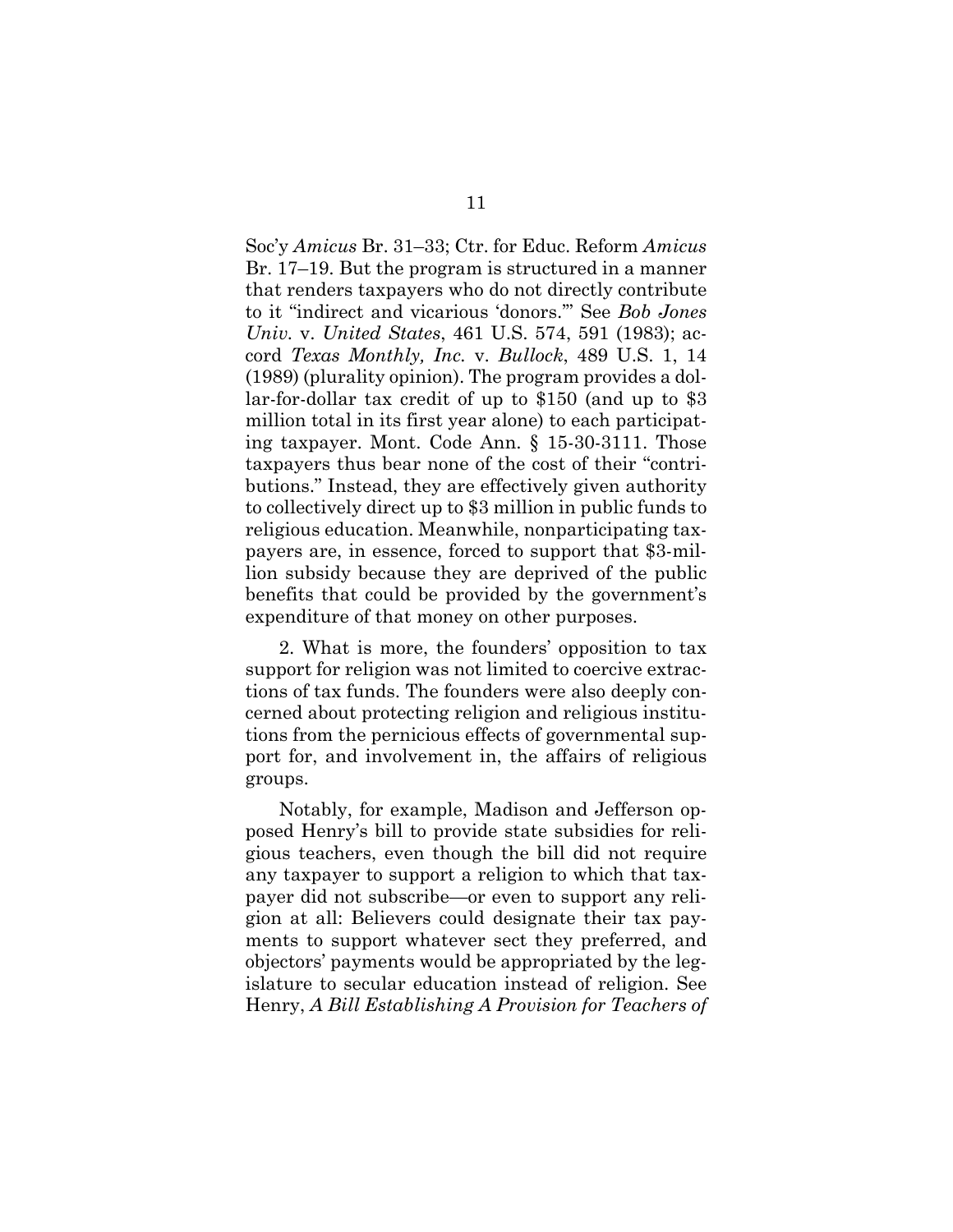*the Christian Religion*, *supra*; Douglas Laycock, *"Nonpreferential" Aid to Religion: A False Claim About Original Intent*, 27 Wm. & Mary L. Rev. 875, 897 & n.108 (1986). Madison and Jefferson still objected because governmental support would (1) weaken religious institutions by causing them to become dependent on governmental largesse, (2) lead to governmental interference in religious institutions' internal affairs, and (3) create religious strife among denominations that would be in competition for state aid. See Jefferson, *Virginia Statute for Religious Freedom*, *supra*; Madison, *Memorial and Remonstrance*, *supra*, ¶¶ 1–3, 6, 11.

Madison warned that governmental aid would "weaken in those who profess this Religion a pious confidence in its innate excellence" and "foster in those who still reject it, a suspicion that its friends are too conscious of its fallacies, to trust it to its own merits." Madison, *Memorial and Remonstrance*, *supra*, ¶ 6. He wrote that governmental support for religion was "[r]eligious bondage [that] shackles and debilitates the mind and unfits it for every noble enterprize." Letter from James Madison to William Bradford (Apr. 1, 1774), http://bit.ly/2h57Xm5. And he later elaborated, "Religion & Govt. will both exist in greater purity, the less they are mixed together." Letter from James Madison to Edward Livingston (July 10, 1822), https://bit.ly/2lDB31G.

Jefferson agreed, noting that public funding "tends only to corrupt the principles of that religion it is meant to encourage, by bribing with a monopoly of worldly honours and emoluments, those who will externally profess and conform to it." Jefferson, *Virginia Statute for Religious Freedom*, *supra*. Likewise, Benjamin Franklin counseled: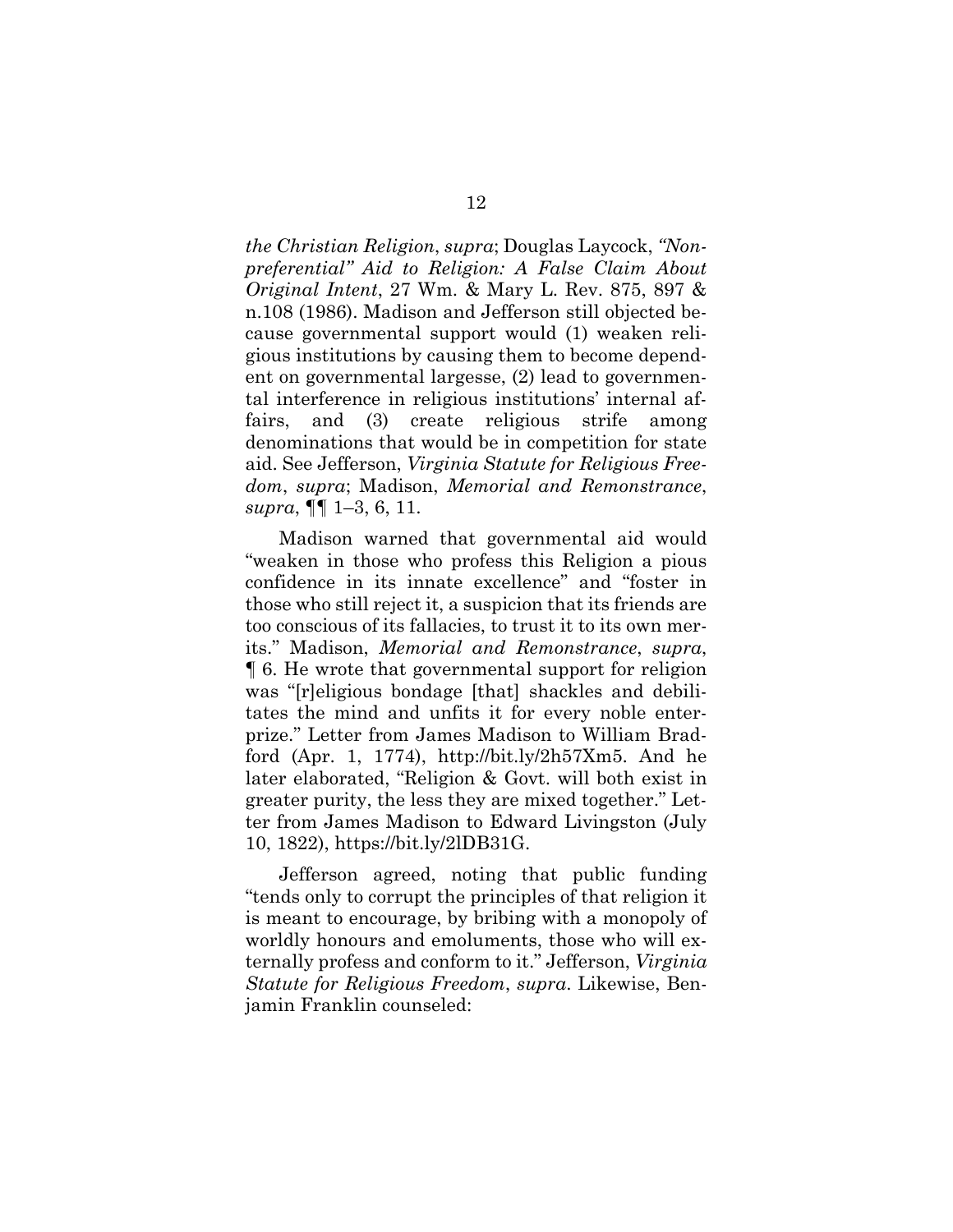When a Religion is good, I conceive that it will support itself; and when it cannot support itself, and God does not care to support [it], so that its Professors are oblig'd to call for the help of the Civil Power, 'tis a Sign, I apprehend, of its being a bad one.

Letter from Benjamin Franklin to Richard Price (Oct. 9, 1780), http://bit.ly/2jMsrVO.

Similar concerns animated debates in the states surrounding religious assessments and disestablishment. For example, the leading critic in Connecticut, John Leland, wrote that "[s]ecular force, in religious concerns, to make christianity appear honorable, is like lacker upon gold or paint upon a diamond. The religion of Jesus disdains such aid." Carl H. Esbeck, *Dissent and Disestablishment: The Church-State Settlement in the Early American Republic*, 2004 BYU L. Rev. 1385, 1511 n.441 (2004) (quoting John Leland, *Van Tromp Lowering His Peak with a Broadside* 30 (1806)).

All of these arguments had deep roots in theology and political philosophy surrounding faith and freedom of conscience that long predated the founding of our republic. Indeed, the notion of freedom of conscience as a moral virtue traces to the thirteenth-century teachings of Thomas Aquinas, who wrote that conscience must be a moral guide and that acting against one's conscience constitutes sin. See Noah Feldman, *The Intellectual Origins of the Establishment Clause*, 77 N.Y.U. L. Rev. 346, 356–357 (2002). Martin Luther built on this idea, teaching that the Church lacks authority to bind believers' consciences on spiritual questions: "[T]he individual himself c[an] determine the content of his conscience based on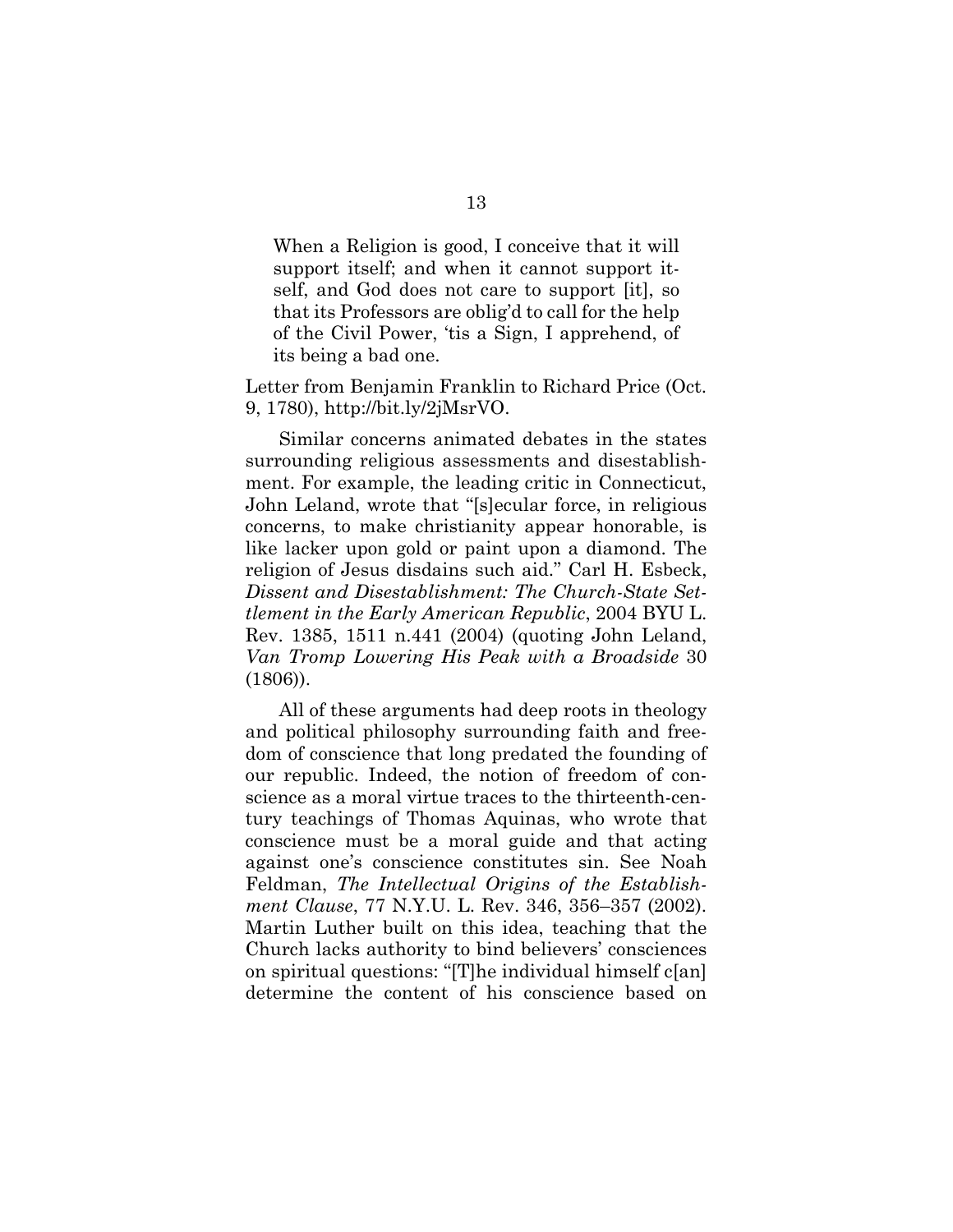scripture and reason." *Id.* at 358–359. John Calvin developed the idea further, preaching that individual conscience absolutely deprives civil government of authority to dictate in matters of faith. See *id.* at 359– 361.

This theology informed the fundamental principles on which our republic was founded. Notably, John Locke incorporated it into his argument for religious toleration:

[N]o religion, which I believe not to be true, can be either true, or profitable unto me. In vain therefore do Princes compel their Subjects to come into their Church-communion, under pretence of saving their Souls. \* \* \* [W]hen all is done, they must be left to their own Consciences.

John Locke, *A Letter Concerning Toleration* 38 (James H. Tully ed., Hackett Pub. Co. 1983) (1689). Based on this understanding and the related concern that social strife and bloodshed often follow when government takes positions on matters of faith, Locke reasoned that "civil government" should not "interfere with matters of religion except to the extent necessary to preserve civil interests." Feldman, *Intellectual Origins*, 77 N.Y.U. L. Rev. at 368.

Cognizant of these concerns, Roger Williams, the Baptist theologian and founder of Rhode Island, warned early in American colonial history of the dangers that tax funding poses to religion. Williams explained that, for religious belief to be genuine, people must come to it of their own free will. Roger Williams, *The Bloudy Tenent of Persecution for Cause of Conscience* (1644) ("[T]he *Church of Christ* doth not use the Arme of *Secular Power* to compell men to the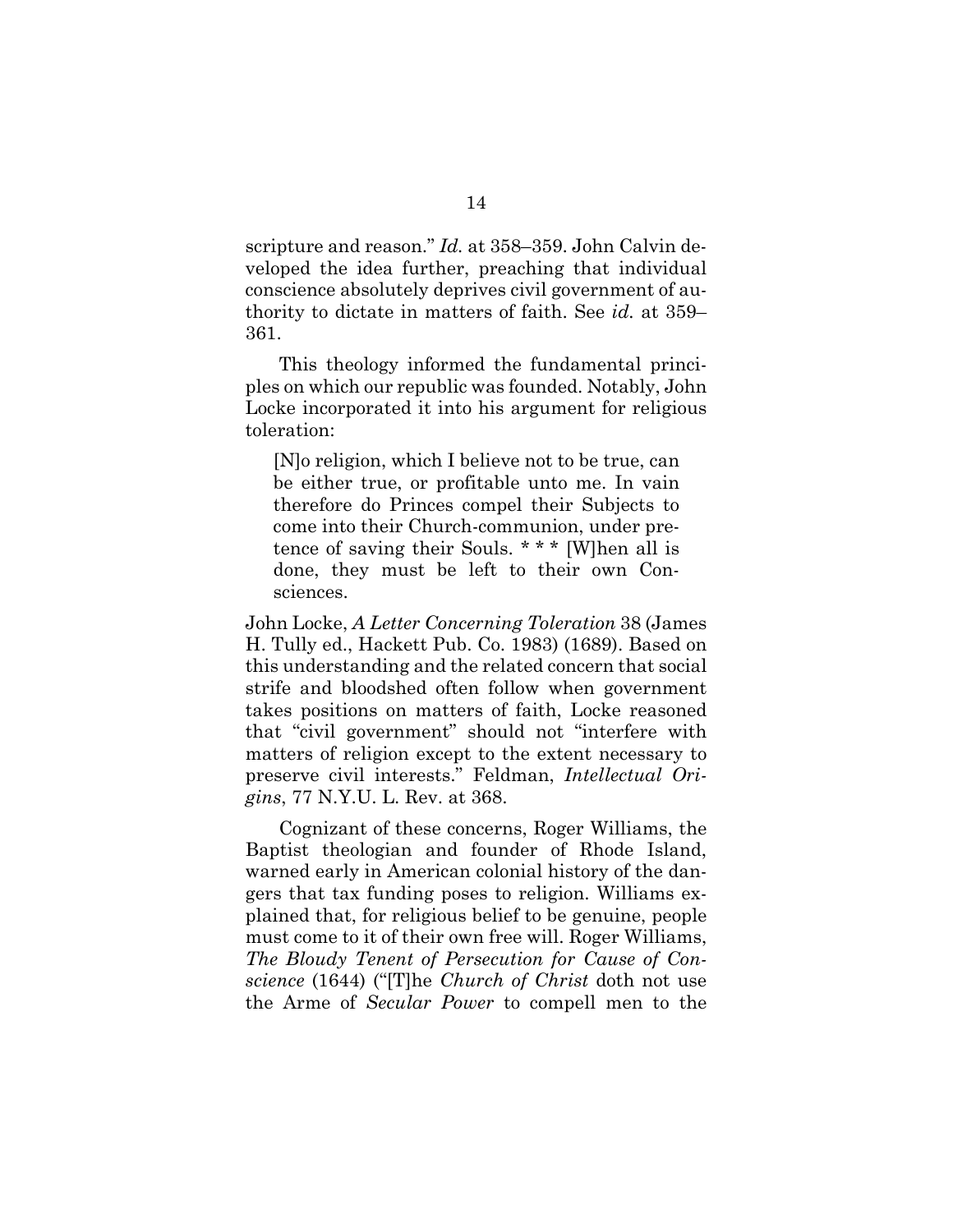*Faith*, or profession of the *Truth*; for this is to be done by *Spirituall weapons*."), *reprinted in* 3 *Complete Writings of Roger Williams* 50–51 (Samuel L. Caldwell ed., 1963). When government involves itself in matters of religion, Williams cautioned, the authority of the state impedes this exercise of free will, while also causing civil strife. Keeping government and religion separate, he preached, not only protects individual religious dissenters against persecution but also safeguards religious institutions and religion itself against impurity and dilution. See *ibid.*; Edwin Gaustad, *Roger Williams* 13, 59, 70 (2005); Richard McBrien, *Caesar's Coin: Religion and Politics in America* 248 n.37 (1987).

3. The founders thus understood state antiestablishment interests to broadly encompass *all* forms of tax support for religious purposes. They viewed *any* governmental aid for the support of religious activity—and especially religious instruction and education—as something that should not be tolerated, much less *required*. See *Flast* v. *Cohen*, 392 U.S. 83, 103– 104 (1968) ("The concern of Madison and his supporters was quite clearly that religious liberty ultimately would be the victim if government could employ its taxing and spending powers to aid one religion over another or to aid religion in general.").

To further these expansive antiestablishment interests, a number of states enacted constitutional clauses in the late eighteenth century that broadly barred the use of tax dollars to support religion. See *Locke*, 540 U.S. at 723. "The plain text of these constitutional provisions prohibited *any* tax dollars from supporting the clergy" or "the ministry." *Ibid.* As explained in an early leading treatise, among "[t]hose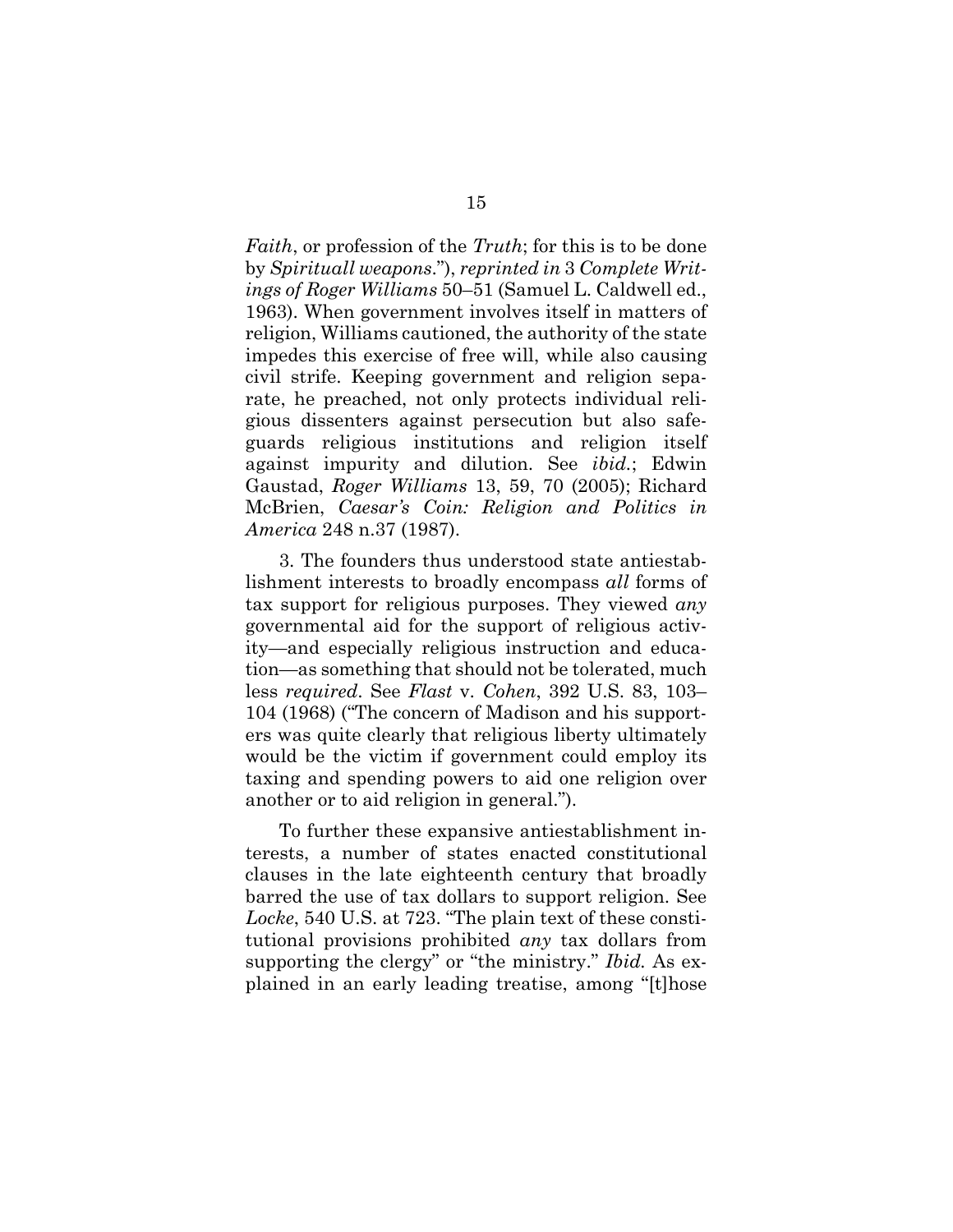things which [were] not lawful under any of the American constitutions" was "[c]ompulsory support, by taxation or otherwise, of religious instruction." Thomas M. Cooley, *A Treatise on the Constitutional Limitations Which Rest upon the Legislative Power of the States of the American Union* 469 (1868), https://bit.ly/2OW1Djf.4

Pennsylvania's 1776 constitution, for example, provided that "no man ought or of right can be compelled to \* \* \* support any place of worship, or maintain any ministry, contrary to, or against, his own free will and consent." Pa. Const. Art. II (1776), https:// bit.ly/2Bd5fW9. New Jersey's 1776 constitution stated, "nor shall any Person within this Colony ever be obliged to pay Tithes, Taxes, or any other Rates, for the Purpose of building or repairing any Church or Churches, Place or Places of Worship, or for the Maintenance of any Minister or Ministry, contrary to what he believes to be right, or has deliberately or voluntarily engaged himself to perform." N.J. Const. Art. XVIII (1776), https://bit.ly/2VIjN9G. Delaware's 1792 constitution read, "no man shall or ought to be compelled to \* \* \* contribute to the erection or support of any place of worship, or to the maintenance of any

<sup>4</sup> Published in 1868, the same year that the ratification of the Fourteenth Amendment rendered the Free Exercise Clause applicable to the states, this treatise illustrates that the Clause could not have been understood at that time as requiring states to fund religious education equally with secular education. See *McDonald* v. *City of Chicago*, 561 U.S. 742, 775–778 (2010) (construing Second Amendment's application to states by looking to understanding of it and analogous state constitutional provisions at time of Fourteenth Amendment's adoption); see also Resp. Br. 28–33 (explaining that Free Exercise Clause could not have been understood at time of adoption of First Amendment as requiring equal funding of religious activity).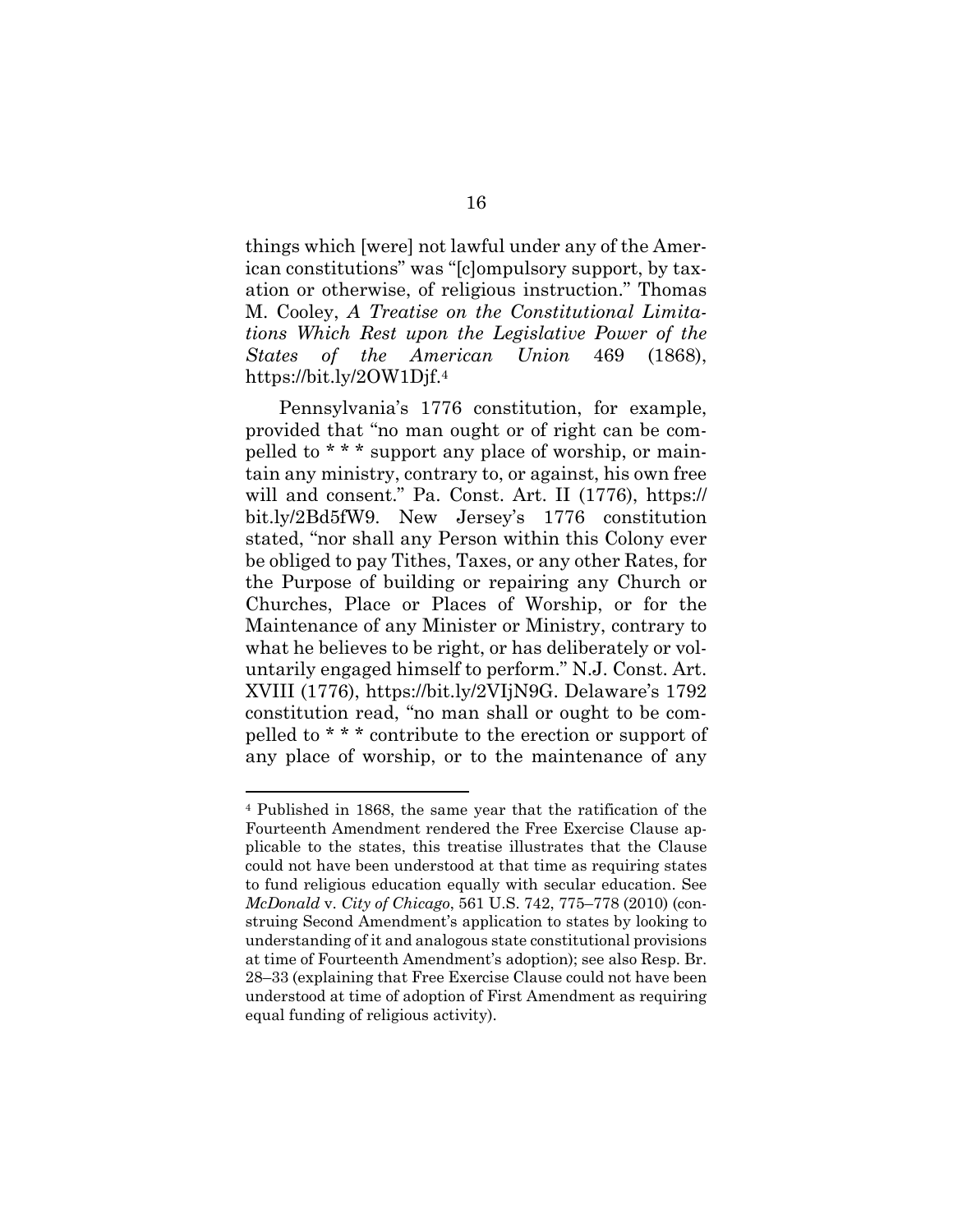ministry, against his own free will and consent." Del. Const. Art. I, § 1 (1792), https://bit.ly/2IU8tlz. And in 1793 Vermont ratified a constitutional clause providing that "no man ought to, or of right can be compelled to \* \* \* erect or support any place of worship, or maintain any minister, contrary to the dictates of his conscience." Vt. Const. Ch. I, Art. 3 (1793), https://bit.ly/2VIsr88; accord, *e.g.*, Ky. Const. Art. XII, § 3 (1792), https://bit.ly/33zLqEM ("no man can of right be compelled to attend, erect, or support any place of worship, or to maintain any ministry against his consent"); Tenn. Const. Art. XI, § 3 (1796), https:// bit.ly/2qc1b6c (identical to Kentucky's clause).

State courts have long interpreted these types of constitutional clauses as barring public subsidies for religious education. In *Chittenden Town School District* v. *Department of Education*, 738 A.2d 539, 552– 559 (Vt. 1999), for instance, the Vermont Supreme Court undertook a thorough review of the history of the state's constitutional provision, concluding that the clause's purpose was to prohibit "*any* public financial support of religious activity," including religious education, "even when [the money was] raised solely from religious adherents." *Id.* at 555 (emphasis added). The court looked specifically to the writings of Madison and Jefferson in determining that Vermont's provision should be construed as broadly as the similarly worded Virginia Statute for Religious Freedom. The court explained that the founders understood the Virginia law to be "about religious education," as "Madison saw no line between it and religious worship." *Id.* at 555–556. Thus, the court reasoned, Vermont's constitutional clause prohibited taxpayer support for religious instruction provided by religious elementary and secondary schools. *Ibid*; accord, *e.g.*, *Knowlton* v. *Baumhover*, 166 N.W. 202, 207 (Iowa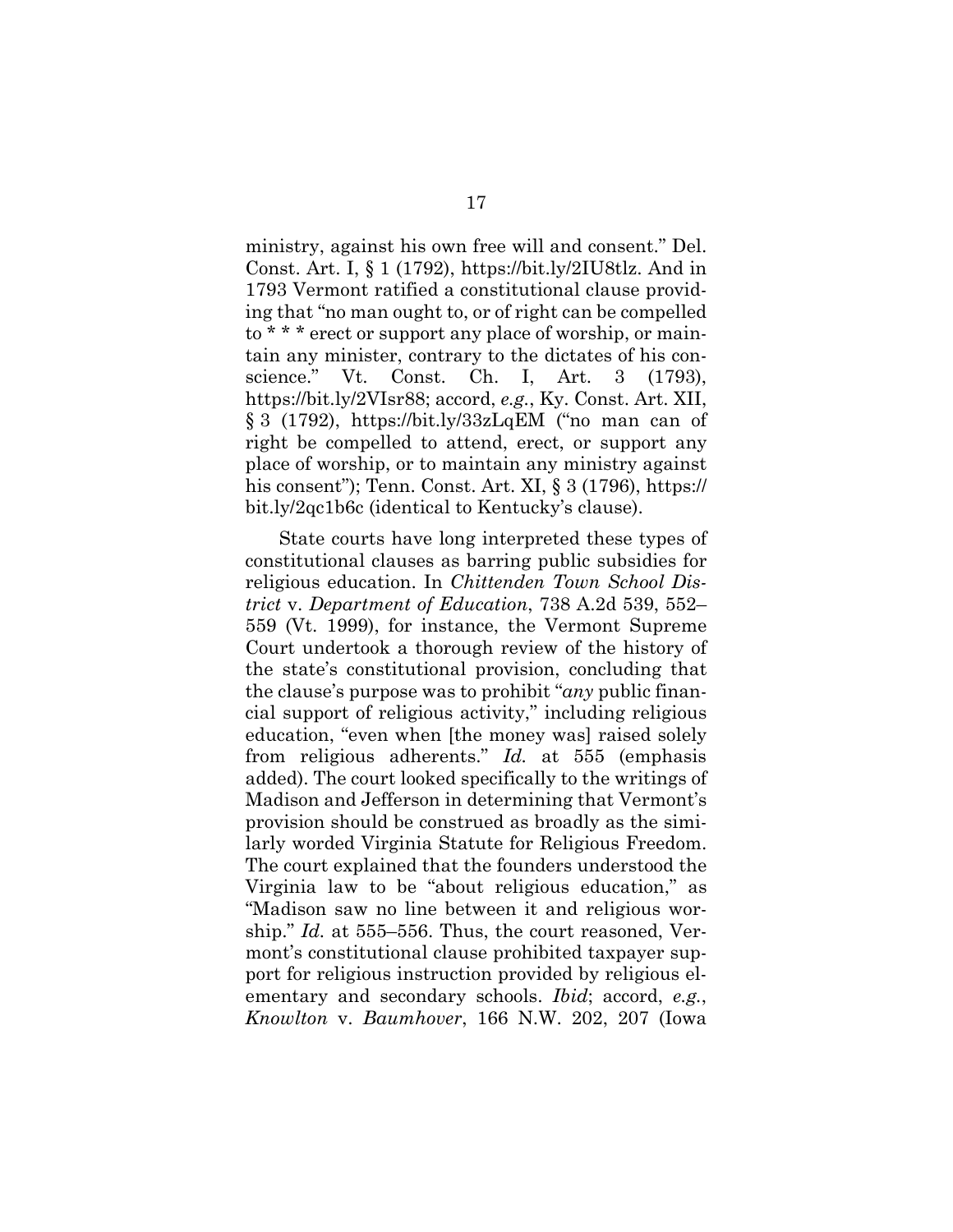1918) (holding that Iowa Const. Art. I, § 3, adopted in 1857 and providing that no person shall "be compelled to \* \* \* pay tithes, taxes, or other rates for building or repairing places of worship, or the maintenance of any minister, or ministry," "forb[ade] \* \* \* all taxation for ecclesiastical support" and barred the use of public funds to aid religious instruction); *Findley* v. *City of Conneaut*, 62 N.E.2d 318, 323 (Ohio 1945) (concluding that Ohio Const. Art. I, § 7, adopted in 1851 and declaring that "[n]o person shall be compelled to attend, erect, or support any place of worship, or maintain any form of worship, against his consent," prohibited "expend[ing] funds raised by taxation for the support or maintenance of a sectarian school").

The Montana constitutional clause at issue here, Section 6 of Article X, was motivated by the same traditional antiestablishment interests that supported similar clauses during the founding era. During the 1972 constitutional convention at which Montana rewrote its 1889 statehood constitution, one delegate explained, "It is fundamentally wrong to take any tax money \* \* \* and apply it to any church purpose." See 6 Montana Constitutional Convention Verbatim Transcript 2016 (1981). Another delegate relayed the perspective of a religious leader who "pointed out very strongly that if any of this money is ever distributed to any private school, then the federal government or the state will take over part of their church work." *Id.*  at 2016–2017. For "[i]f we cannot support our private schools, then it's our own fault. We are the ones \* \* \* running it, and we don't want [anybody] to interfere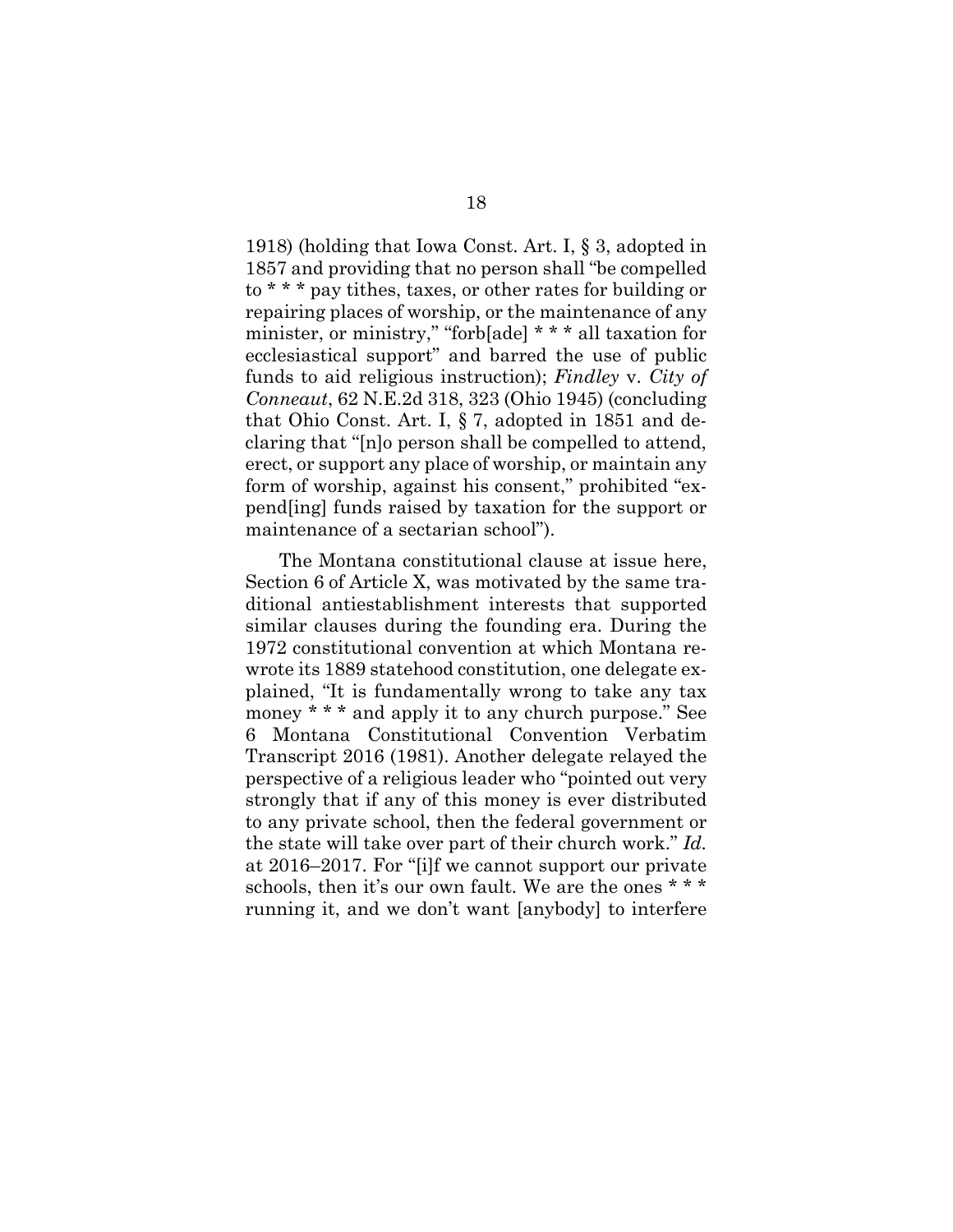with us." *Id.* at 2017; see also Resp. Br. 20–22 (detailing additional, similar statements at constitutional convention).5

Montana's no-aid clause, then, is part of a long historical tradition demonstrating that avoiding governmental aid for religious education has always been a fundamental antiestablishment interest. This makes sense given the purpose and function of religious instruction: Inculcating particular religious beliefs and tenets through religious education of youth is essential to generating new adherents, which, in turn, is vital to propagating faith systems and maintaining religious ministries. See, *e.g.*, *N.L.R.B.* v. *Catholic Bishop of Chicago*, 440 U.S. 490, 503 (1979) ("[T]he *raison d'être* of parochial schools is the propagation of a religious faith." (quoting *Lemon* v. *Kurtzman*, 403 U.S. 602, 628 (1971) (Douglas, J., concurring))); *Walz*, 397 U.S. at 671 (acknowledging that "an affirmative if not dominant policy of church schools" is "to assure future adherents to a particular faith by having control of their total education at an early age"). And training or evangelizing others in one's religion is itself viewed by many faiths as a form of religious exercise. See, *e.g.*, *Murdock* v. *Pennsylvania*, 319 U.S. 105, 108–109 (1943) (describing religious evangelizing as core religious exercise); Maj. LeRoy F. Foreman, *Religion, Conscience and Military Discipline*, 52 Mil. L. Rev. 77, 92 (1971) ("Most religions impose some sort of apostolic responsibility upon their membership to gain adherents or to gain support for

<sup>5</sup> The records of the 1972 convention confirm that it was these traditional antiestablishment interests and the state interest in preserving public education, not animus against Catholics, that motivated Montana's no-aid clause. See Resp. Br. 17–23; Baptist Joint Comm. *Amicus* Br.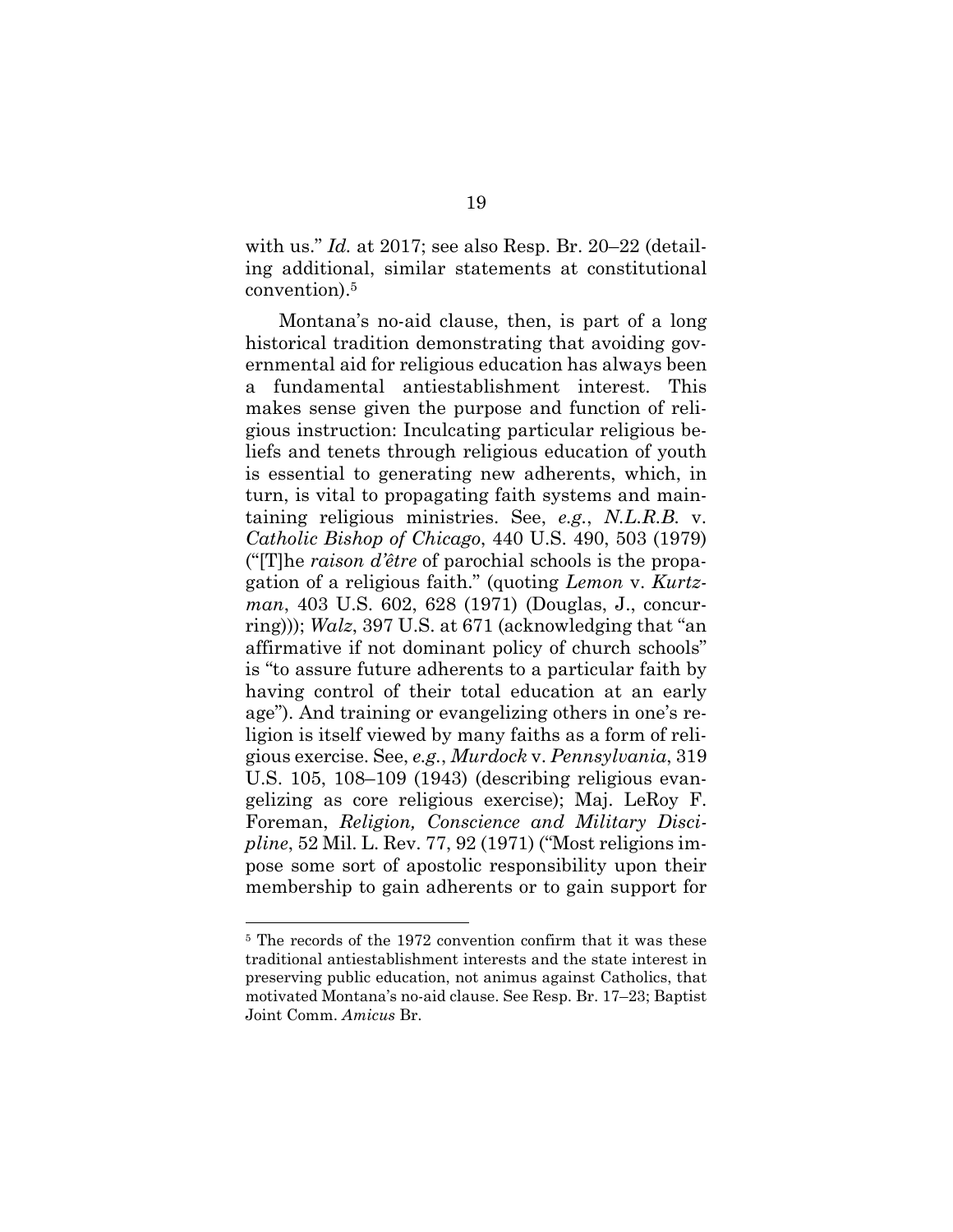their tenets."). Thus *Locke* itself equated "religious instruction" with support for religious ministries: "That early state constitutions saw no problem in explicitly excluding *only* the ministry from receiving state dollars reinforces our conclusion that *religious instruction* is of a different ilk." 540 U.S. at 723 (second emphasis added).

4. An examination of Montana's private schools illustrates how its tuition-tax-credit program implicates traditional state antiestablishment interests: The program would support the maintenance of religious ministries by primarily funding schools that provide religious education geared toward training new adherents.

Nearly seventy percent of Montana's private schools provide religious education. See Pls.' Br. Supp. Mot. Summ. J. 1. Throughout much of the state, the *only* private educational options are religious. *Ibid.* Of the thirteen schools that have partnered with the sole scholarship organization that operated under the Montana program at the time the Montana Supreme Court enjoined it, twelve provide religious education. Pet. App. 50 n.6 (Gustafson, J., concurring (citing *Schools*, Big Sky Scholarships, https://perma.cc/ L8RB-AD69)). The sole secular school is an elementary school for children with learning disabilities. *Ibid.* More than ninety-four percent of scholarships awarded under the program for 2018 went to finance religious education. See Pet. App. 123, 125.

And religious schools in Montana require students to take religious classes that indoctrinate the students in the schools' faiths. The schools also integrate religious instruction into classes that teach secular subjects. They inculcate religious beliefs in ways that go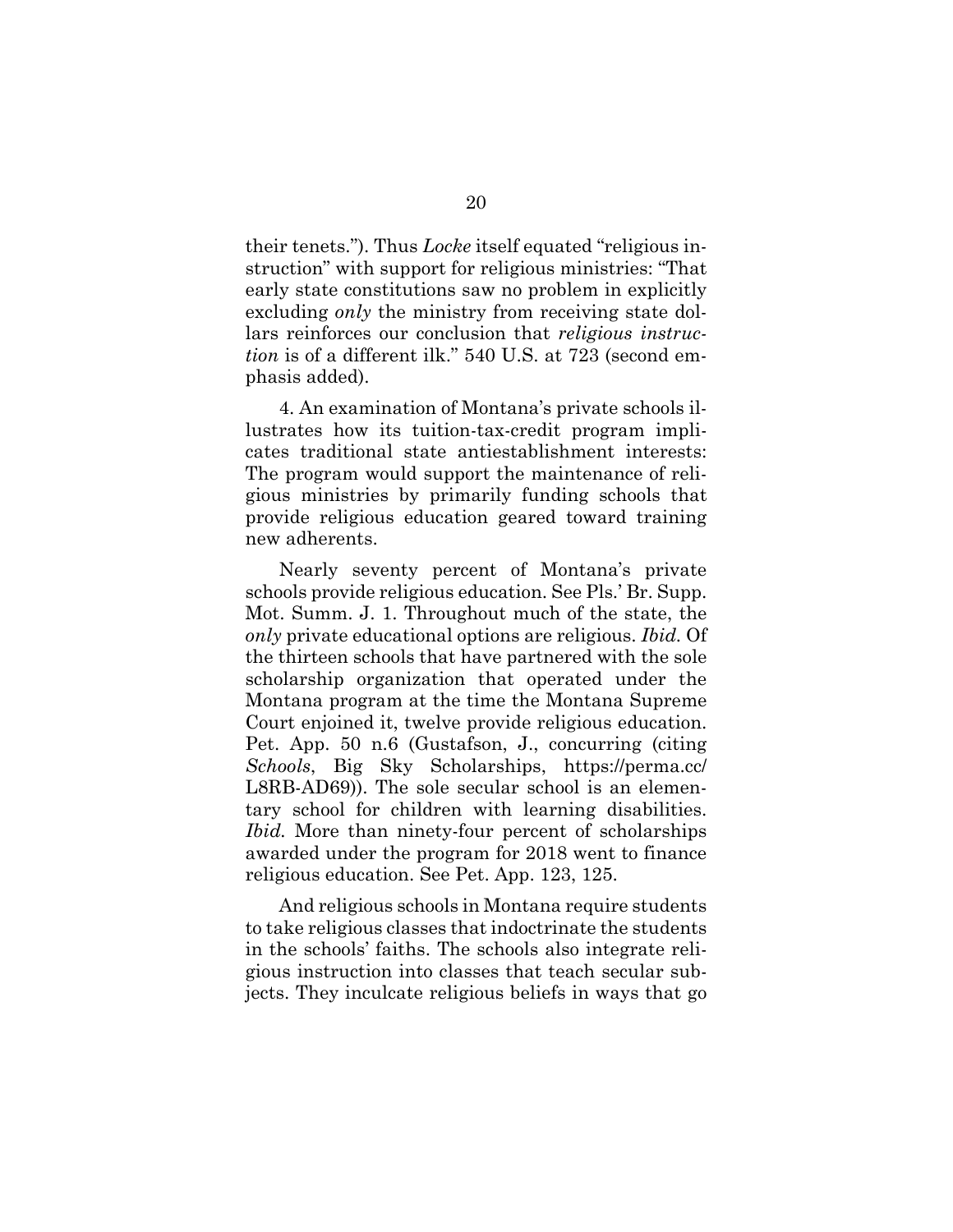beyond classroom instruction as well, requiring participation in prayers, religious services, and other religious exercises. For example:

- At Stillwater Christian School, which is the school attended by petitioners' children, Pet. App. 102 & n.2, Bible study is a required subject, and high-school students are offered Apologetics, a discipline "concerned with the defense of the divine origin and authority of the Christian faith," Stillwater Christian School High School Program 2018–2019 School Year 5–8, https://bit.ly/3342qmy. Apologetics will "expose students to some of the most common expressions of unbelief and prepare them for the encounters they will experience in the world." *Id.* at 8. And other subjects are infused with religious teaching: In Biology, for instance, students will "see the contradictions between what is popular science today and the truth of God's word." *Id.* at 22. American Government will educate students as to "a Christian's civic responsibility in the modern political realm." *Id.* at 14.
- Heritage Christian School requires Bible study as a core subject, imposes daily prayer and weekly chapel mandates, and requires students to pledge allegiance to the Christian flag and the Bible. Heritage Christian School Parent/Student Handbook 2019–2020 5, 49, https://bit.ly/2Klibyh. The school's "aim is to teach [its] children to think biblically when they are studying math, science, language arts, music, [or] history, or when exercising their bodies, thereby fulfilling Christ's command." *Id.* at 1.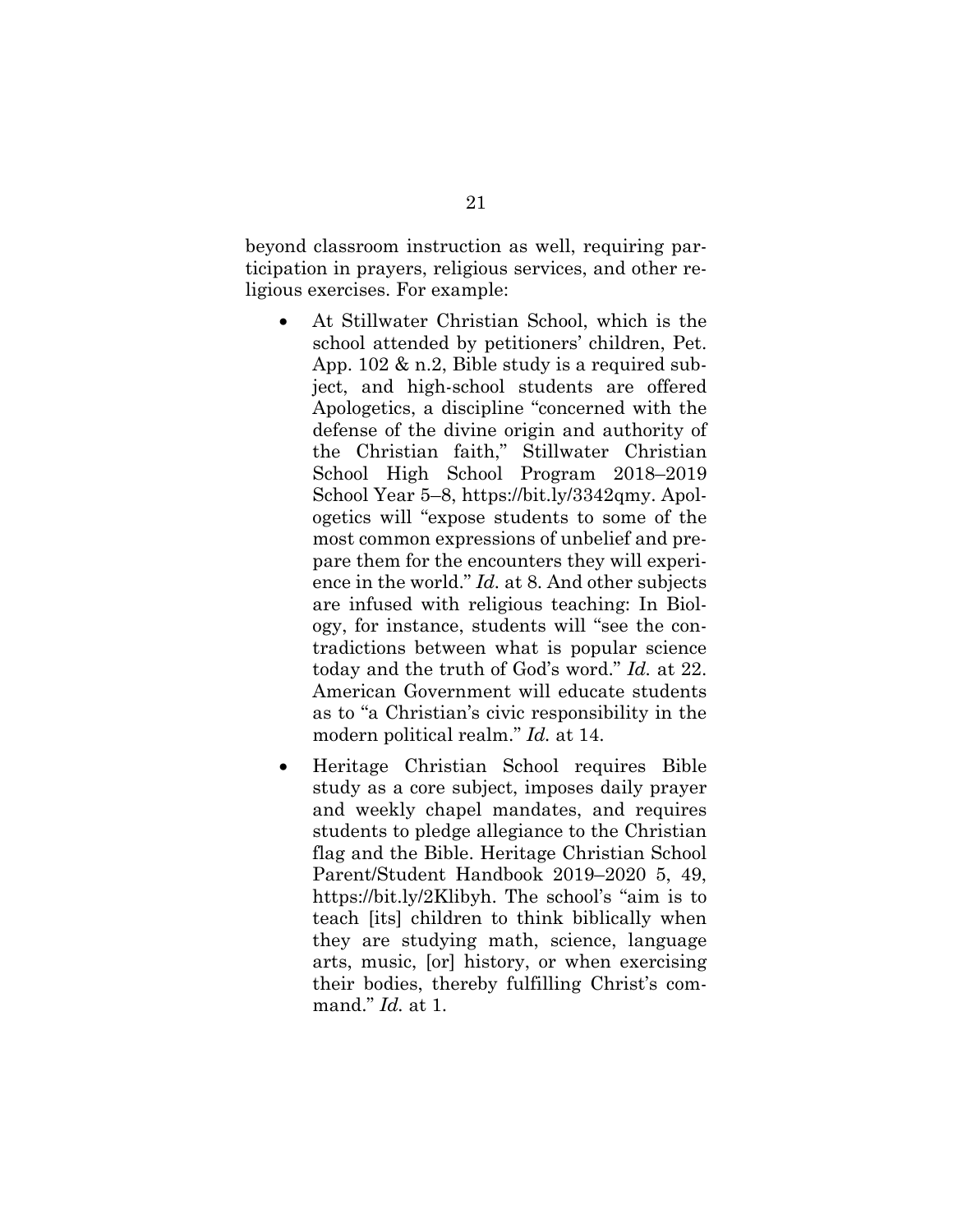- "The central function of Foothills Community Christian School is the development of Christians." Foothills Community Christian School Parent/Student Handbook 2019–2020 2, https://bit.ly/2luLNj3. Accordingly, "the foundation and base for all curricula will be the Bible. It will be studied seriously, and its truths will be applied both to our personal lives as teachers and students and to our administration and policies." *Ibid.*
- Whitefish Christian Academy aims to "send[] out Christian thinkers and doers of the Word to engage and transform our culture for Christ." *About: Mission & Vision*, Whitefish Christian Academy, https://bit.ly/2ksRHB6. It "[t]rain[s] students using a classical, Christian model" and "[p]romote[s] an environment fostering growth and maturity in Christ." *Ibid.*
- The Western Catholic Education Association's guidelines, which govern Montana's Catholic schools, provide that the curriculum should "[g]ive witness to the message of Christ as it is revealed through a formal program integrating religious belief and practice." Montana Catholic Schools, School Policies 2019– 2020 §§ 6000 and 6100, http://bit.ly/2yY2euk.
- At Pretty Eagle Catholic School, students are required to participate in "[l]iturgies, prayer services, retreats, service projects, and/or other liturgical observances through the year." Pretty Eagle K–8 Handbook 2, http://bit.ly/2huzDVE.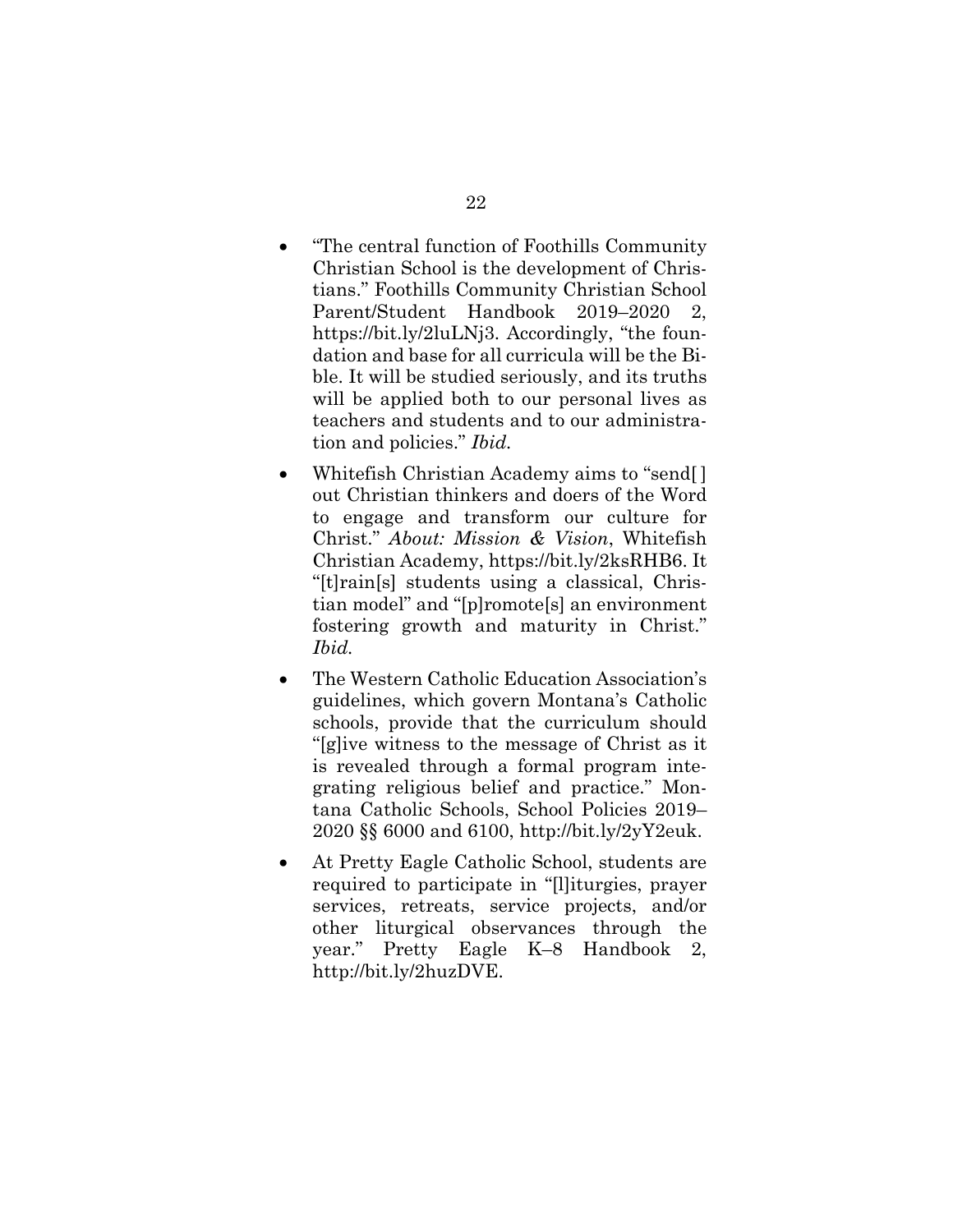Mount Ellis Academy requires students to enroll in Bible classes each term and to attend worship; failure to do either renders students subject to expulsion. *2017–2018 Handbook*, Mount Ellis Academy, https://bit.ly/2kr8bcY.

See also ACLU *Amicus* Br. to Mont. Supreme Ct. Attachment 4 (describing how numerous other religious schools in Montana inculcate students in particular religious beliefs).

Religious schools in Montana further advance their religious missions and religious teachings by restricting enrollment based on religious criteria. Some, for example, condition admission on students' or their parents' adherence to certain religious beliefs and practices. See, *e.g.*, *Admissions Requirements*, Foothills Community Christian School, http://bit.ly/ 2jofrpa (requiring students to "come from a family that celebrates Biblical values," and requiring that at least one parent "be born again; that is, be a believer in Jesus Christ as their personal Savior"); Mission Valley Christian Academy Parent-Student Handbook 7, https://bit.ly/2lRYdSa (parent or guardian must "express a personal, saving faith and relationship with Jesus Christ"); *2017–2018 Handbook*, Mount Ellis Academy, https://bit.ly/2kr8bcY (accepting students of all faiths but still requiring them to pursue "a personal relationship with Jesus Christ and a Christian lifestyle"). Other schools give priority in admissions based on students' and their families' faiths or charge higher tuition to students who do not share a school's faith or are not members of a particular house of worship. See, *e.g.*, *2018–2019 Tuition Scale*, Holy Spirit Catholic School, https://bit.ly/2Kl7Vpz; Our Lady of Lourdes Catholic School Parent-Student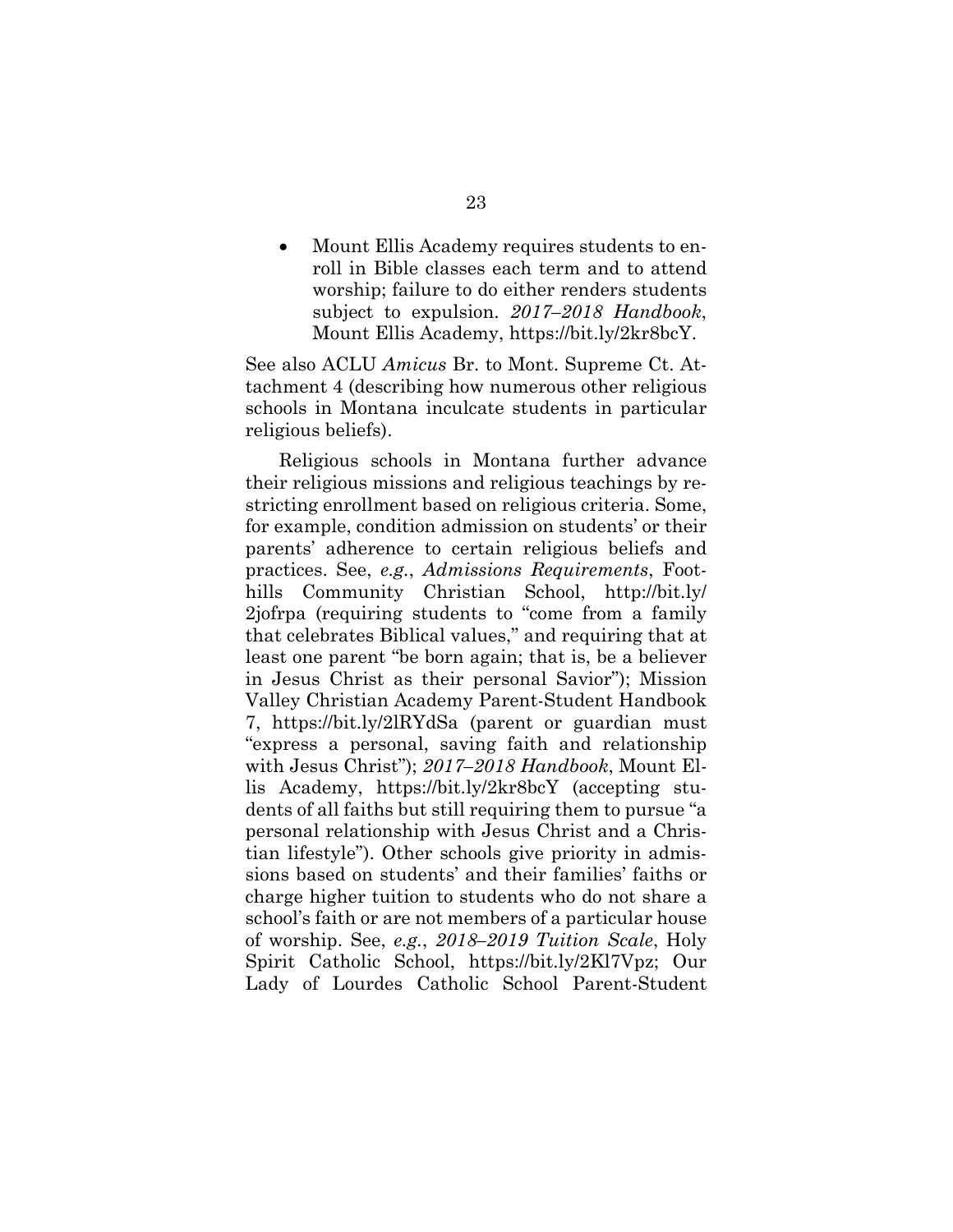Handbook 7, https://bit.ly/2KjbBZ2; *Enrollment Inquiry*, Mount Olive Lutheran School, https://bit.ly/2jZw0s5; *Admissions*, Valley Christian School, https://bit.ly/2QndSq5 (admissions based partly on "Christian testimony and pastoral references"); cf. *Student Commitment*, Stillwater Christian School, https://bit.ly/2qcX3mu (asking prospective students whether they have "accepted Jesus Christ as [their] personal Savior"). And in some schools, students who engage in conduct barred by certain religious tenets are subject to discipline, including expulsion. See ACLU *Amicus* Br. to Mont. Supreme Ct. Attachment 4, column 6 (also providing additional evidence of discrimination based directly on students' or parents' religious beliefs).

By diverting tax payments to private schools that inculcate students in particular religious beliefs and primarily or exclusively serve families who follow particular religious tenets and practices, Montana's tuition-tax-credit program funds "essentially religious endeavor[s]," *Locke*, 540 U.S. at 721. In financing the religious training of youth of particular faiths, and consequently new generations of adherents to those faiths, the program squarely implicates the traditional state interest of ensuring that only private funds are used to support religious ministries. This case is not, therefore, one in which religious institutions are denied tax support for secular activities solely because of their status. Cf. *Trinity Lutheran*, 137 S. Ct. at 2023–2024. Although religious schools are free to operate as they see fit (within the confines of the law), and although states may *choose* to support religious education in ways that do not run afoul of the Establishment Clause, Montana cannot and should not be compelled to continue the tuition-taxcredit program.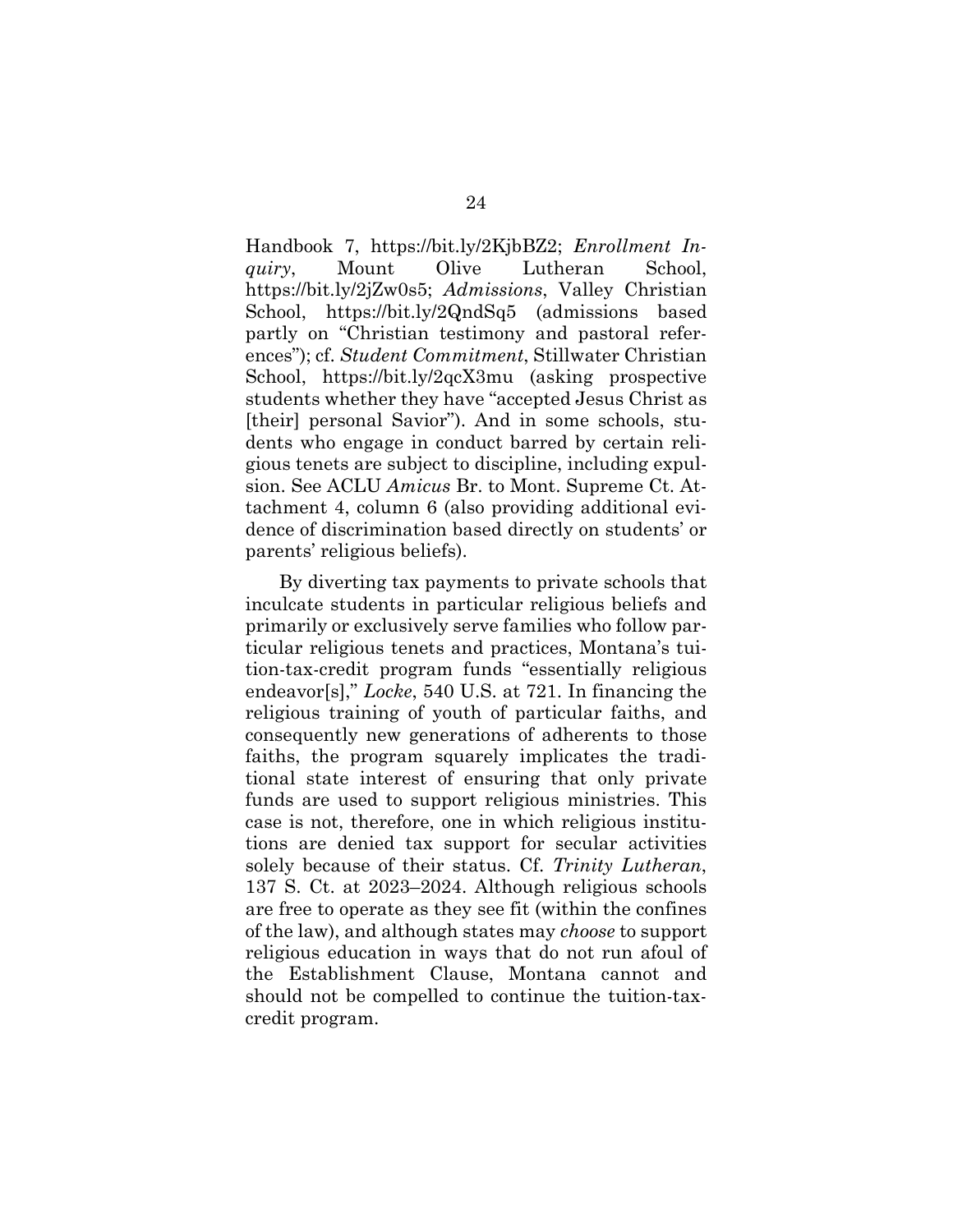### **C. Affirming the ruling below would not endanger property-tax exemptions or charitable deductions for religious institutions.**

Petitioners' *amici* suggest that if Montana can constitutionally prohibit a tuition-tax-credit program that funds religious education, it could then also lawfully deny religious institutions property-tax exemptions and disallow income-tax deductions for charitable contributions to religious institutions, even while allowing similar benefits for secular nonprofits. See Justice & Freedom Fund *Amicus* Br. 8–9; Rusty Bowers *Amicus* Br. 16 n.5. But such discrimination is not at issue here: Because the Montana Supreme Court's ruling struck down the entire program, it results in no discrimination between private secular and religious schools. Even setting that point aside, tuition-taxcredit programs are substantially different from broad and long-standing tax laws that authorize propertytax exemptions and charitable tax deductions for religious institutions.

1. Unlike payments of public funds to support religious ministries, which states have prohibited since the founding of our republic, see Section I.B, *supra*, and unlike tuition-tax-credit programs, which are a relatively new phenomenon, see Stephanie Saul, *Public Money Finds Back Door to Private Schools*, N.Y. Times, May 22, 2012, at A1, property-tax exemptions for religious institutions have long historical precedent, *Walz*, 397 U.S. at 676–678. Emphasizing that religious institutions had by then enjoyed "two centuries of uninterrupted freedom from [property] taxation," this Court in *Walz* rejected an Establishment Clause challenge to property-tax exemptions for places of worship. *Id.* at 678; see also *id.* at 682–685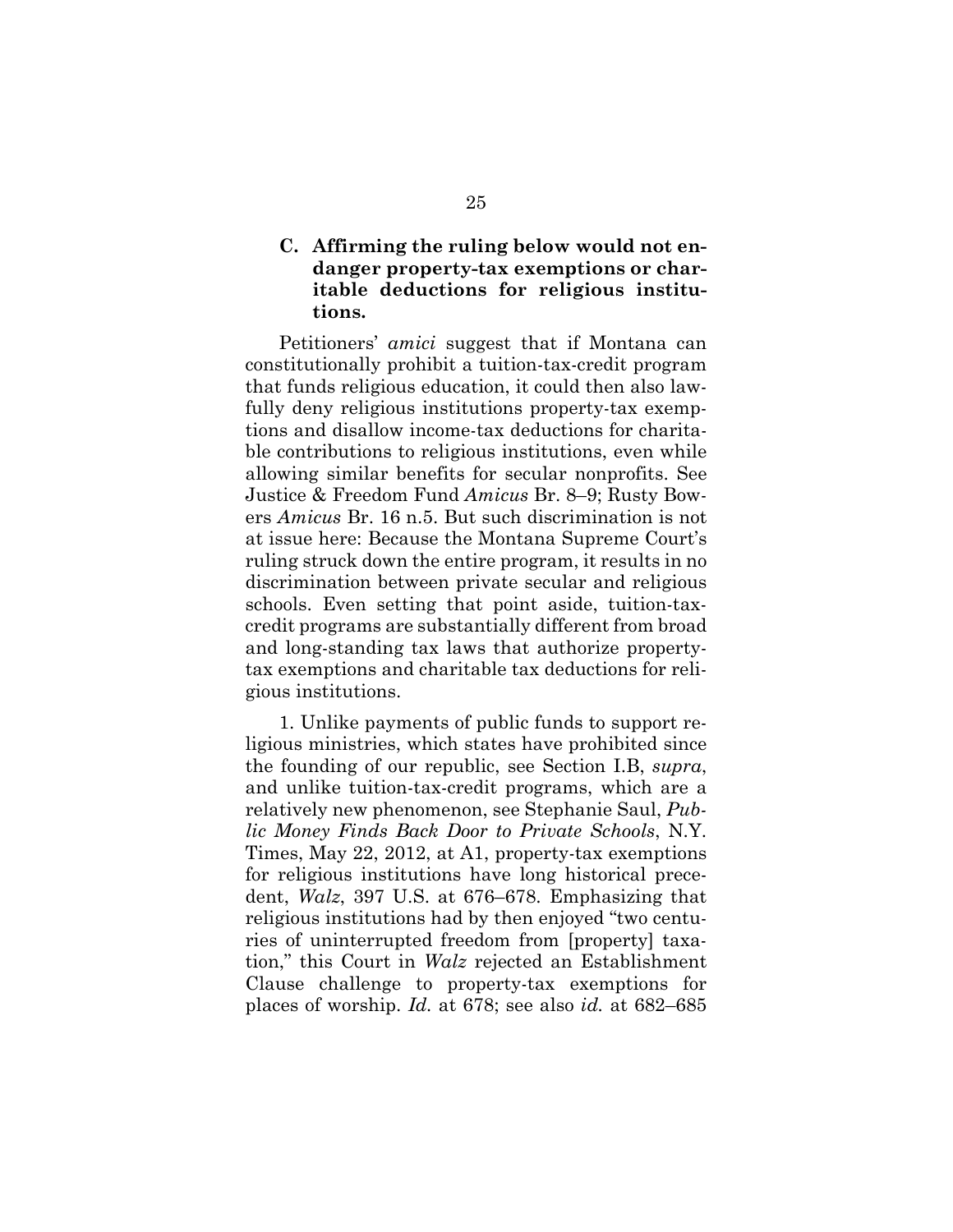(Brennan, J., concurring) (expounding on history of property-tax exemptions for religious institutions at time of founding).

In addition, property-tax exemptions for religious institutions, in Montana and elsewhere, are part of a much broader set of property-tax exemptions benefiting a range of institutions and supporting a range of activities that "contribute to the well-being of the community in a variety of nonreligious ways." *Walz*, 397 U.S. at 687 (Brennan, J., concurring). In Montana, the statute that exempts from taxation the property of religious institutions also exempts property owned by the state, counties, cities, towns, and school districts; property used to establish schools, colleges, and universities; public libraries; cemeteries; nonprofit healthcare facilities; nonprofit public museums, art galleries, zoos, and observatories; nonprofit retirement homes; and land used for public parks, recreation, or landscape beautification. Mont. Code Ann. § 15-6-201. Whereas Montana's tuition-tax-credit program would principally advance religious education, Montana's property-tax exemption sweeps broadly and therefore does not preferentially advance religion or implicate the same antiestablishment concerns. See *Walz*, 397 U.S. at 672–673.

Further, a property-tax exemption typically represents only a small portion of the cost of owning property, as purchasing and maintaining the property normally cost far more. For this reason, as well as the fact that property-tax exemptions typically apply to all nonprofit entities, those exemptions do not give anyone an incentive to form a religious entity. In contrast, taxpayers have strong incentives to take part in programs that, like the one at issue here, provide dollar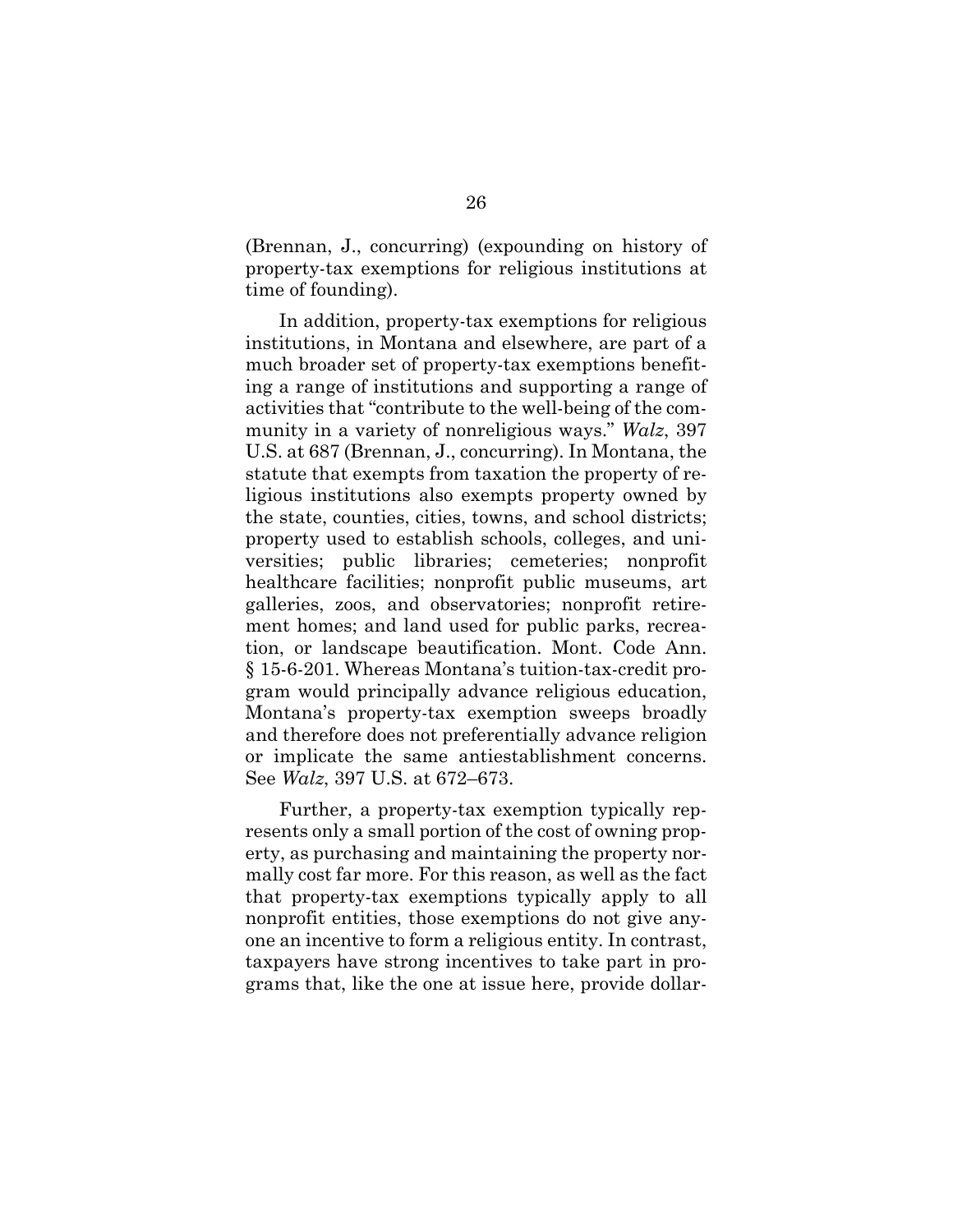for-dollar tax credits for funds "donated" to scholarship organizations and thus effectively give taxpayers a right to control how a portion of their tax liability is spent. See Pet. App. 36 (Gustafson, J., concurring) ("Here, the taxpayer 'donates' nothing, because for every dollar the taxpayer diverts to the [scholarship organization], the taxpayer receives one dollar in consideration from the State in the form of a lower tax bill.").

Finally, an exemption from property taxes is merely a refusal to tax that lifts a government-imposed burden from religious organizations, placing them in the same position as they would have been if the government did not tax property in the first place. See *Walz*, 397 U.S. at 672–673. In contrast, programs like the one here provide an affirmative benefit to religious schools by giving taxpayers strong incentives to contribute funds for them, making the schools better off than they would have been in the absence of any governmental action.

2. For largely the same reasons, tuition-tax-credit programs are distinct from tax laws authorizing deductions for charitable contributions made to religious institutions (and other nonprofits). Like property-tax exemptions for religious institutions, tax deductions for charitable contributions enjoy a long historical pedigree: They were first introduced into the federal tax code more than a century ago and have been a feature of it ever since. See Vada Waters Lindsey, *The Charitable Contribution Deduction: A Historical Review and a Look to the Future*, 81 Neb. L. Rev. 1056, 1061 (2003). Moreover, like property-tax exemptions, charitable deductions support a broad array of groups and activities, including, among other entities, any or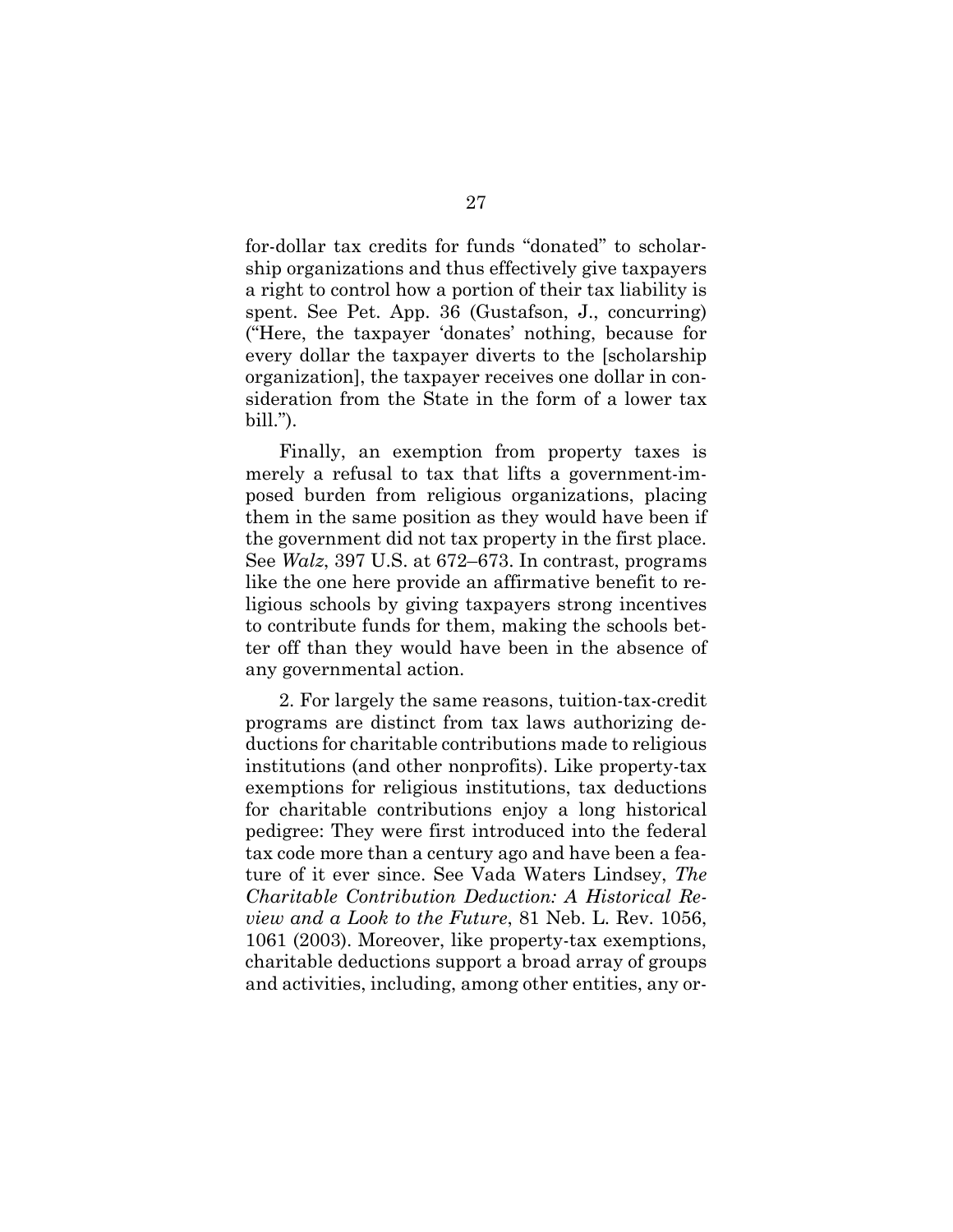ganization "operated exclusively for charitable, religious, educational, scientific, or literary purposes, or for the prevention of cruelty to children or animals." *Charitable Contribution Deductions*, Internal Revenue Service, https://bit.ly/2cXW97k; accord Mont. Code Ann.  $\S$  15-30-2131(1)(a). And the taxpayer still bears most of the cost of a charitable contribution, even with a tax deduction. See Tax Policy Center, *Briefing Book: A Citizen's Guide to the Fascinating (Though Often Complex) Elements of the Federal Tax System* 253–255 (2018), https://tpc.io/35b9HlX.

Thus, leaving the Montana Supreme Court's ruling undisturbed would do nothing to pave the way for states to limit property-tax exemptions or charitable tax deductions in a manner that disfavors religious institutions.

### **II. A rule requiring government to fund religious education would upend long-standing precedent.**

A reversal by this Court of the Montana Supreme Court's decision would represent a drastic departure from long-standing precedent. Simply put, no case has ever *required* government to fund religious education.

Indeed, decades before *Locke* was decided, this Court on several occasions rejected arguments that the Free Exercise or Equal Protection Clauses required states to fund primary- or secondary-school religious education if they funded public or private secular education. In *Norwood* v. *Harrison*, 413 U.S. 455, 462, 469 (1973), for example, the Court concluded that the Constitution does not entitle "parochial schools to share with public schools in state largesse, on an equal basis or otherwise." And in *Sloan* v. *Lemon*, 413 U.S. 825, 834–835 (1973), the Court held that the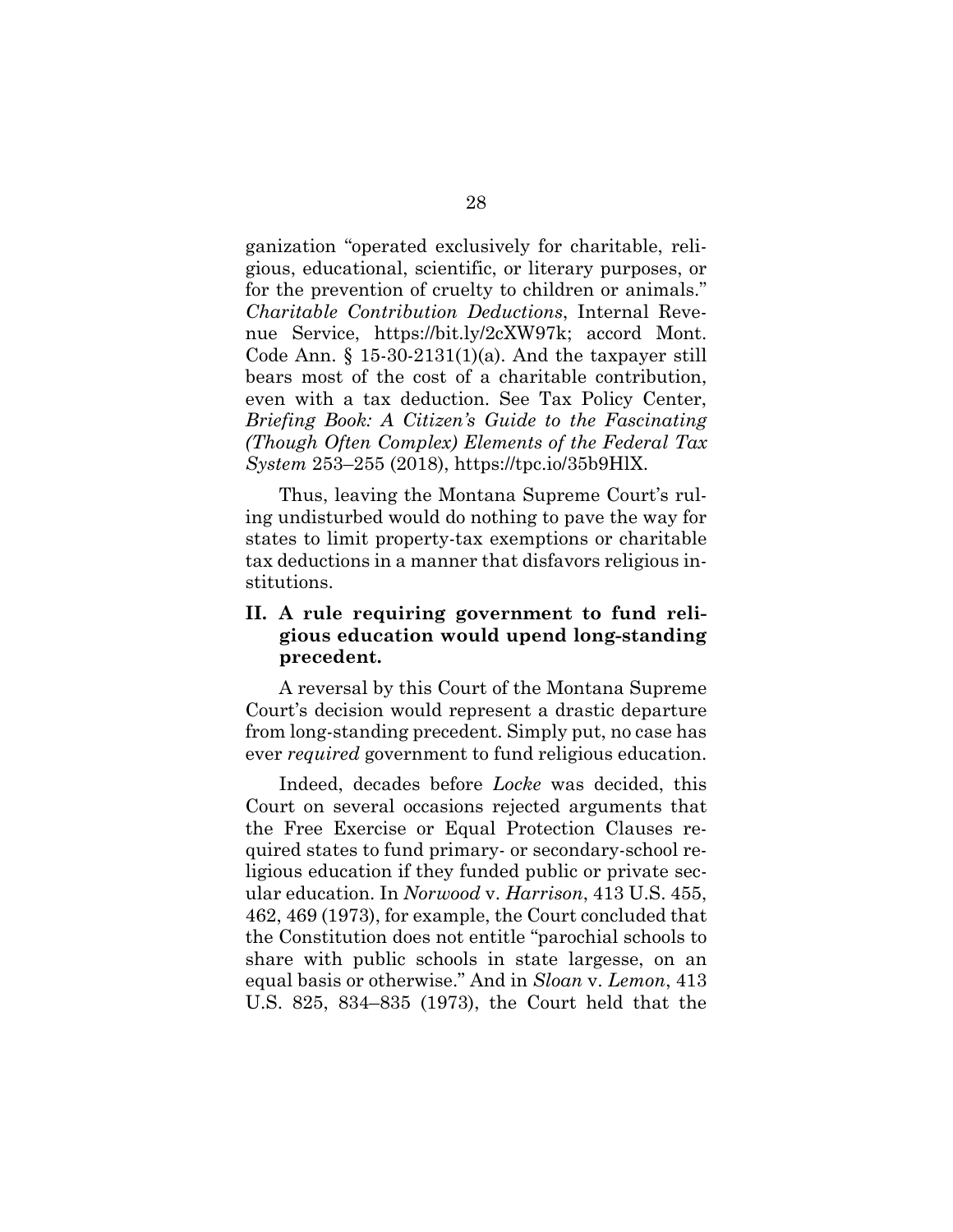Equal Protection Clause did not bar a state from funding secular private schools but not religious private schools through a tuition-reimbursement program. The Court explained that "valid aid to nonpublic, nonsectarian schools [provides] no lever for aid to their sectarian counterparts." *Id.* at 834; see also *Brusca* v. *State Bd. of Educ.*, 405 U.S. 1050 (1972) (summarily affirming dismissal of free-exercise and equal-protection suit that sought to force state to subsidize religious education), aff'g mem. 332 F. Supp. 275 (E.D. Mo. 1971) (three-judge court).

The leeway for state decision-making at the heart of *Locke*'s "play in the joints" was also recognized decades before *Locke*. This Court proclaimed in 1970 in *Walz*, 397 U.S. at 669, "[W]e will not tolerate either governmentally established religion or governmental interference with religion. Short of those expressly proscribed governmental acts there is room for play in the joints productive of a benevolent neutrality which will permit religious exercise to exist without sponsorship and without interference." The Court repeatedly reaffirmed this "play in the joints" concept thereafter. See *Cutter* v. *Wilkinson*, 544 U.S. 709, 713 (2005); *Sloan*, 413 U.S. at 835; *Norwood*, 413 U.S. at 469.

This precedent is also consistent with a more general principle recognized by the Court in several other contexts—namely, that "a legislature's decision not to subsidize the exercise of a fundamental right does not infringe the right." *Regan* v. *Taxation With Representation*, 461 U.S. 540, 549 (1983). In *Regan*, for example, the Court held that the government is not required to support through tax deductions and exemptions the constitutionally protected lobbying activities of all charities, even though it provides those tax benefits to veterans' organizations. See *id.* at 545–548.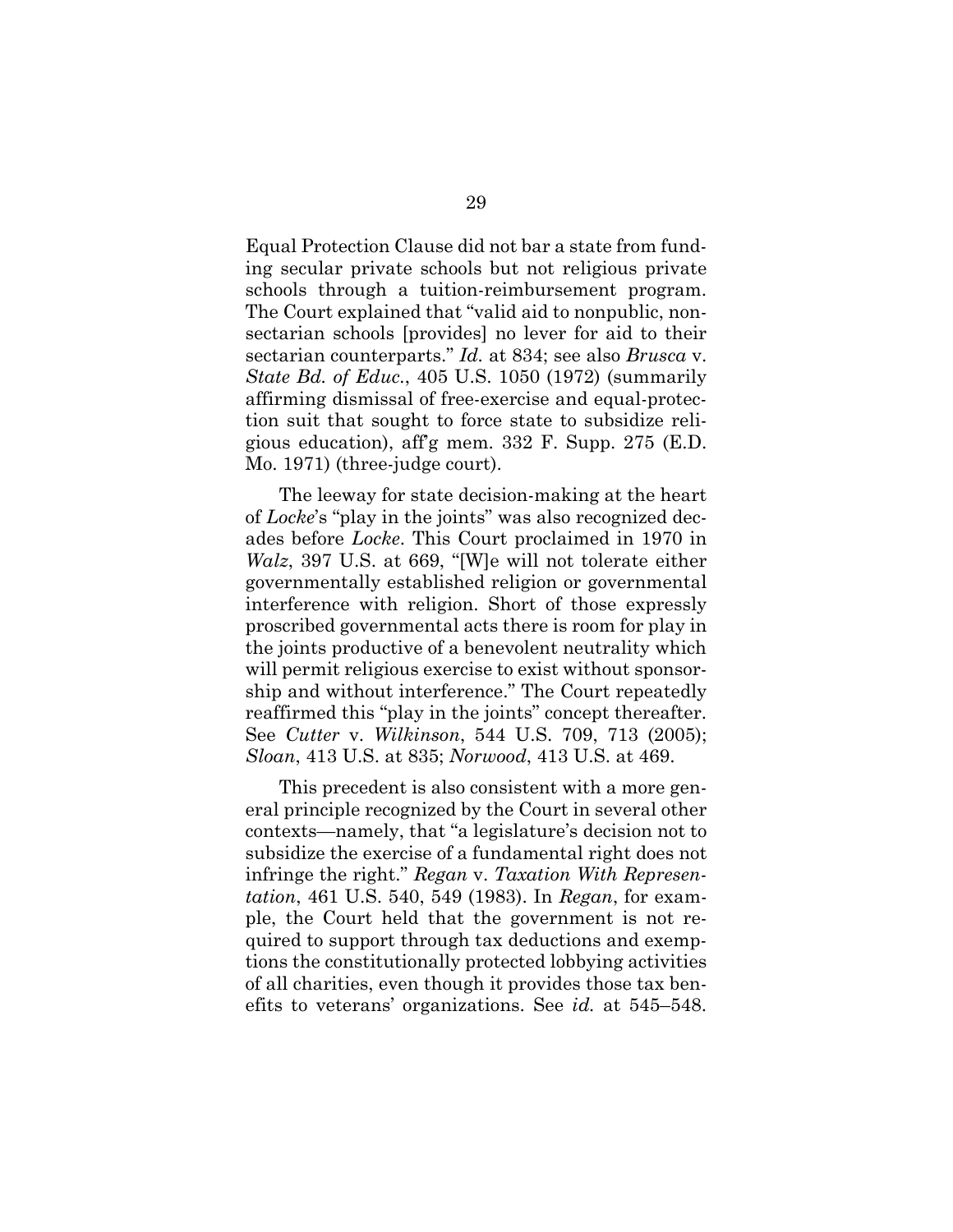Likewise, in *Maher* v. *Roe*, 432 U.S. 464, 474–476 (1977), and *Harris* v. *McRae*, 448 U.S. 297, 317–318 (1980), the Court rejected claims that the government is constitutionally obligated to subsidize through Medicaid payments the right to abortion. For "[a] refusal to fund protected activity, without more, cannot be equated with the imposition of a 'penalty' on that activity." *Harris*, 448 U.S. at 317 n.19; see also *Agency for Int'l Dev.* v. *Alliance for Open Soc'y Int'l, Inc.*, 570 U.S. 205, 214 (2013) ("As a general matter, if a party objects to a condition on the receipt of federal funding, its recourse is to decline the funds. This remains true when the objection is that a condition may affect the recipient's exercise of its First Amendment rights."); *Rust* v. *Sullivan*, 500 U.S. 173, 201 (1991) ("The Government has no constitutional duty to subsidize an activity merely because the activity is constitutionally protected.").

This Court has specifically affirmed that principle in the context of the Free Exercise Clause, explaining that the "Clause is written in terms of what the government cannot do to the individual, not in terms of what the individual can exact from the government." *Lyng* v. *Northwest Indian Cemetery Protective Ass'n*, 485 U.S. 439, 451 (1988) (quoting *Sherbert* v. *Verner*, 374 U.S. 398, 412 (1963) (Douglas, J., concurring)). Interpreting the Free Exercise Clause to force Montana to fund religious education would be contrary to this settled understanding and would eviscerate, if not entirely eliminate, the play-in-the-joints principle that has long undergirded this Court's religious-freedom jurisprudence.

Further, such a ruling would be in tension with long-standing principles of federalism and state sov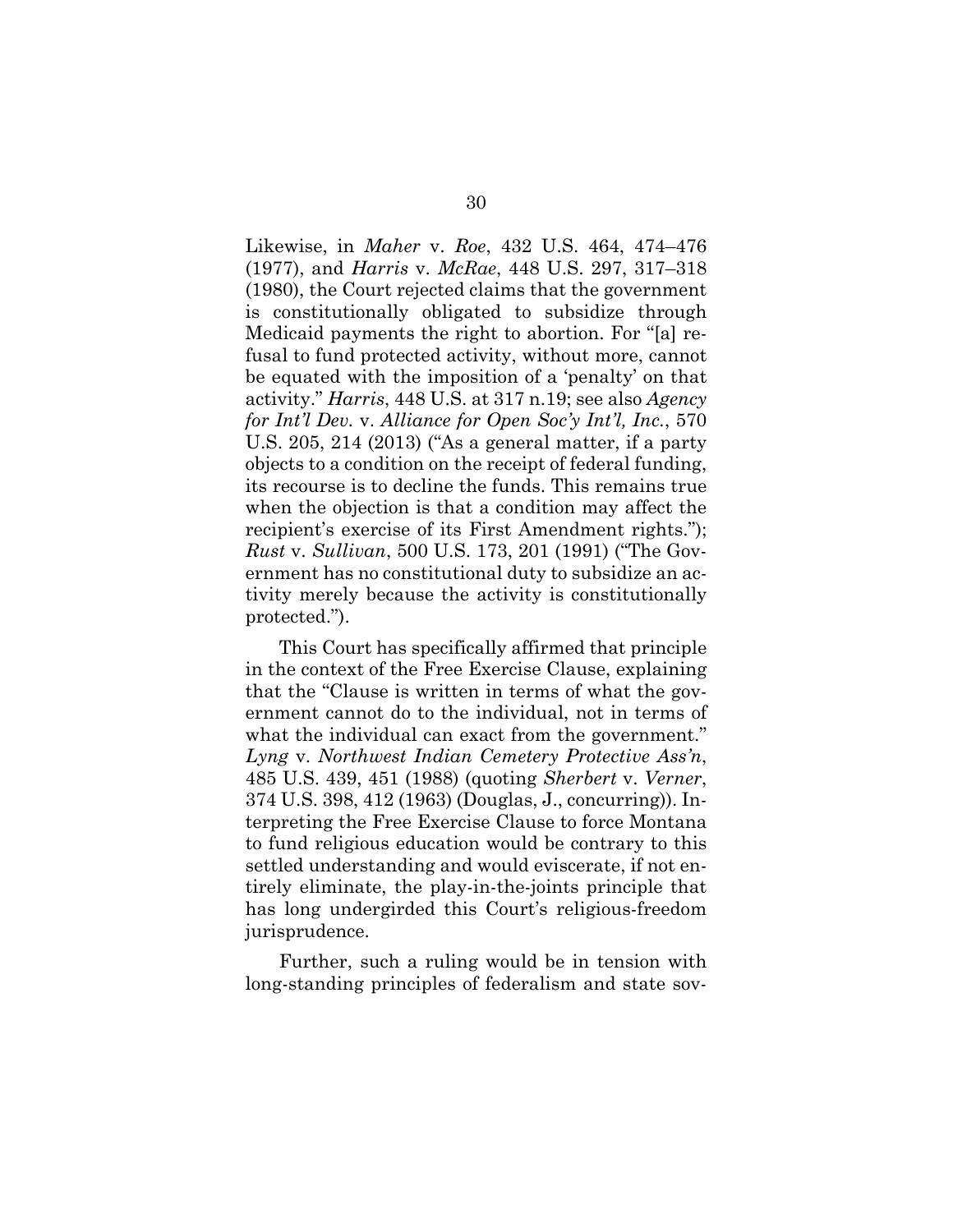ereignty. "[U]nder our federal system, the States possess sovereignty concurrent with that of the Federal Government." *Tafflin* v. *Levitt*, 493 U.S. 455, 458 (1990). States may thus be more protective of their citizens' constitutional rights—such as the conscience rights of taxpayers and the independence rights of religious institutions that are guarded by antiestablishment principles—than is strictly required under the U.S. Constitution. See, *e.g.*, *Oregon* v. *Hass*, 420 U.S. 714, 719 (1975). State constitutional provisions may be cast aside only "[w]hen there is an unavoidable conflict" between the U.S. Constitution and the state constitution. *Reynolds* v. *Sims*, 377 U.S. 533, 584 (1964). The *Locke* Court recognized as much in accepting that "the differently worded Washington Constitution" drew "a more stringent line" than the federal Establishment Clause—and that it was entitled to do so. 540 U.S. at 722; see also Martin H. Belsky, *Locke v. Davey: States' Rights Meet the New Establishment Clause*, 40 Tulsa L. Rev. 279, 286–287 (2004) (in deciding *Locke*, the Court was forced to balance First Amendment principles "against an equally important constitutional principle—the sovereign rights of states").

What is more, it would be especially inappropriate here for the Court to abandon its many decades of decisions that have rejected arguments for a right to funding of religious education on an equal basis with private secular education, because the Montana Supreme Court's decision—which struck down the entire program at issue—does not result in any discrimination between religious and secular private education. Indeed, because the decision below has no discriminatory effect, the Court should consider dismissing the petition as improvidently granted.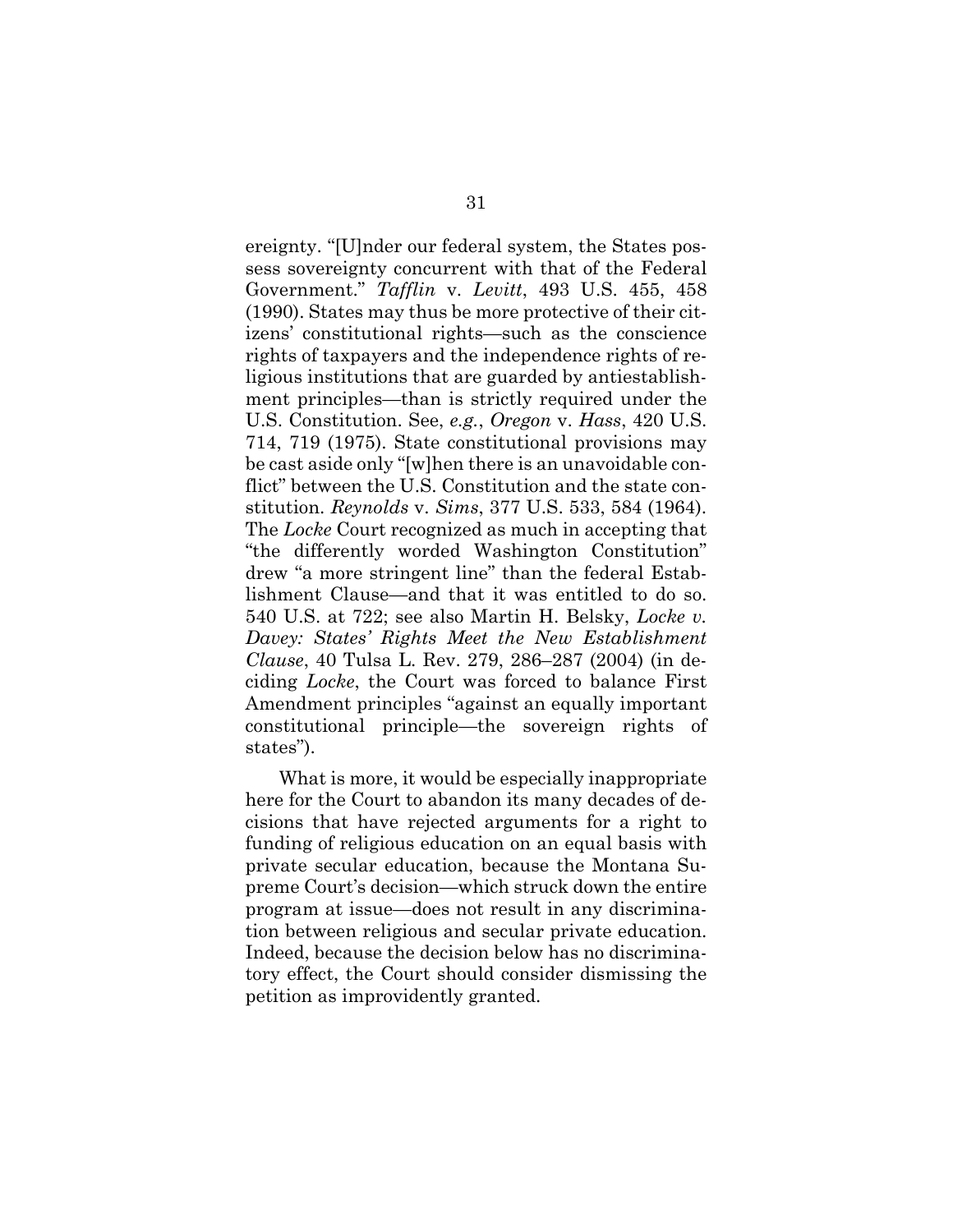## **CONCLUSION**

The judgment of the Montana Supreme Court should be affirmed, or the petition should be dismissed as improvidently granted.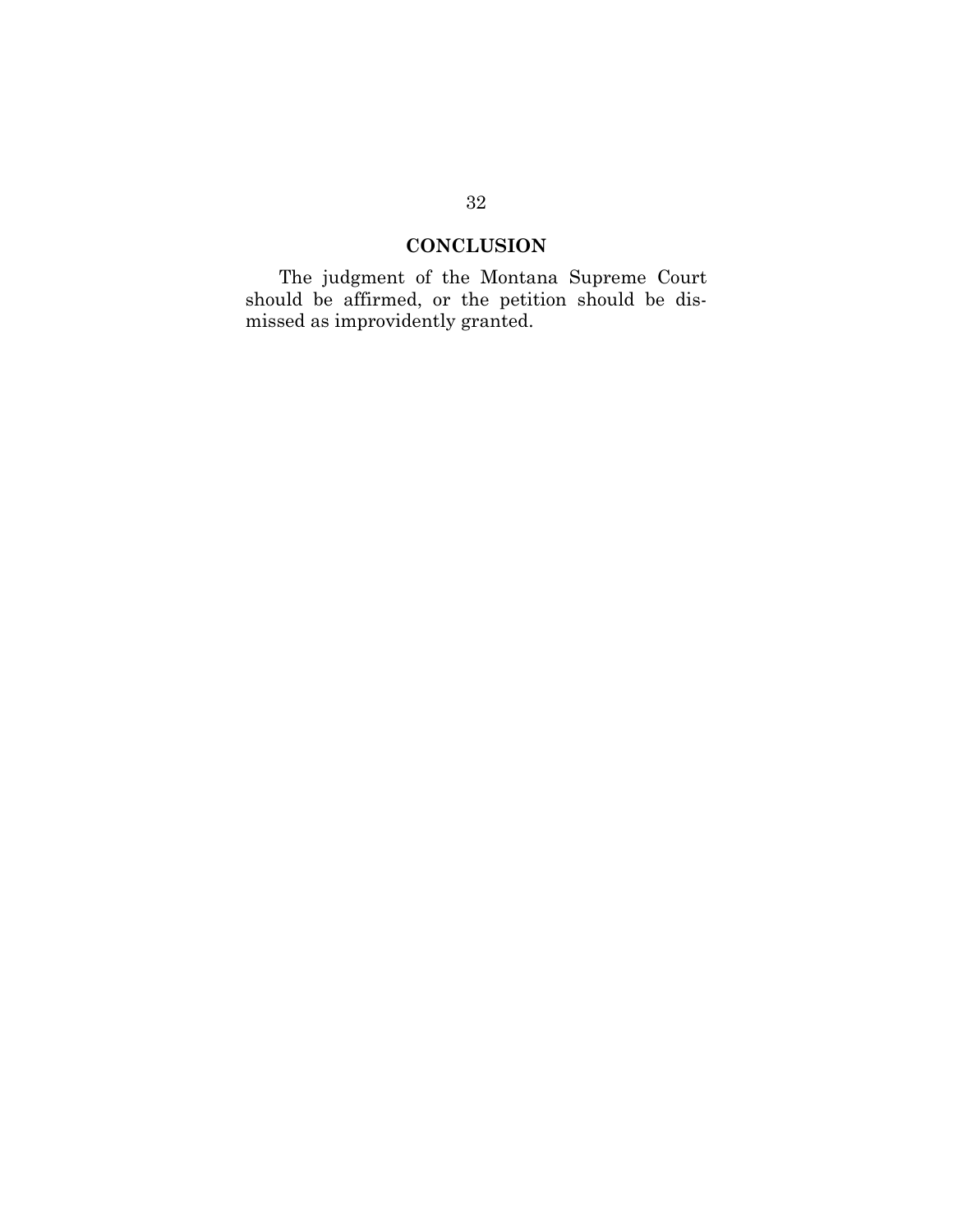Respectfully submitted.

| <b>DANIEL MACH</b>                      | RICHARD B. KATSKEE          |
|-----------------------------------------|-----------------------------|
| HEATHER L. WEAVER                       | ALEX J. LUCHENITSER         |
| DAVID D. COLE                           | Counsel of Record           |
| American Civil Liberties SARAH R. GOETZ |                             |
| Union Foundation                        | <i>Americans United for</i> |
| 915 15th St. NW                         | Separation of Church        |
| Washington, DC 20005                    | and State                   |
| $(202) 675 - 2330$                      | 1310 L St. NW, Ste. 200     |
| dmach@aclu.org                          | Washington, DC 20005        |
| hweaver@aclu.org                        | $(202)$ 466-3234            |
| dcole@aclu.org                          | katskee@au.org              |
|                                         | luchenitser@au.org          |
| <b>ALEX RATE</b>                        | goetz@au.org                |
| ACLU of Montana Foun-                   |                             |

*dation P.O. Box 1968 Missoula, MT 59806 (406) 224-1447 ratea@aclumontana.org* 

SUHAG A. SHUKLA SAMIR KALRA *Hindu American Foundation 910 Seventeenth St. NW, Suite 316A Washington, DC 20006 (202) 223-8222 suhag@hafsite.org samir@hafsite.org* 

STEVEN M. FREEMAN *ADL (Anti-Defamation League) 605 Third Avenue New York, NY 10157 (212) 885-7733 sfreeman@adl.org* 

DAVID L. BARKEY *ADL (Anti-Defamation League) 5295 Town Center Road, Ste. 300 Boca Raton, FL 33486 (561) 988-2912 dbarkey@adl.org*